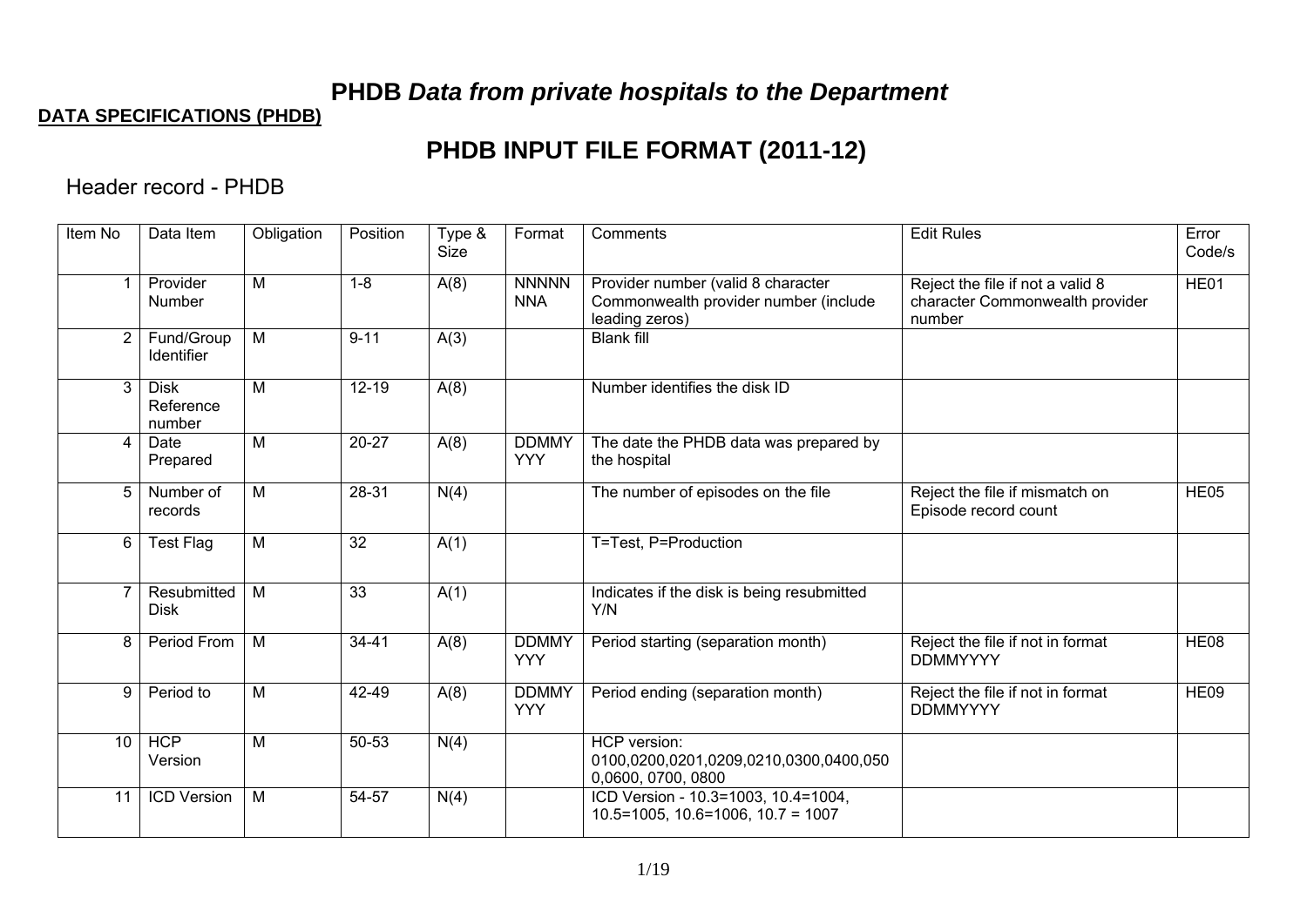### **EXPLANATORY NOTES (PHDB)**

#### **Scope of Data Collection**

The scope of the Private Hospital Data Bureau collection are episodes of hospital treatment for admitted patients in all private hospitals and day facilities. For the purposes of this collection, an episode is the period between *admission* and *separation* that a person spends in one hospital, and includes leave periods not exceeding seven days. Admission and separation can be either formal or statistical (refer to definitions).

It is preferable that each episode refer to only one care type (being the descriptor of the overall nature of a service provided). That is, if a patient's care type changes during a hospital stay, it would be preferable for the patient to be statistically separated from one episode for the first care type and statistically admitted for another episode for the new care type, so that two episode records are submitted.

For further information about the HCP data requirements, please refer to the following legislation:

- *Private Health Insurance Act 2007*
- Private Health Insurance (Health Insurance Business) Rules 2010

### **Reporting Requirements**

The private hospital will provide a monthly data submission to the Department within 6 weeks after the end of a hospital separation month for each episode. For example, a data file for all separations that occurred during the month of July must be submitted to the Department by mid September.

#### **Notes about the specifications**

The *data item column* indicates the short name for the data item and, where applicable, the reference number for the item in the National Health Data Dictionary as accessed via the Metadata Online Registry (METeOR) at: http://meteor.aihw.gov.au/content/index.phtml/itemId/237518

The *obligation column* indicates whether provision of each particular data item is:

- $M M$ andatory
- $\bullet$  O Optional

The *position column* indicates the position within the fixed file format that each data item is to be reported.

The *type and size column* indicates the number and type of character/s the data item should contain where:

- A indicates the data item contains alphanumeric characters (alphabetic, numeric and other special characters). Data must be left justified.
- N indicates the data item contains numeric characters (numbers 0 to 9) only. Data items must be right justified and zero-prefixed to fully fill the item unless otherwise stated in the coding description. All values must be positive.

The *format column* indicates the format of the characters of the data item:

*DDMMYYYY* indicates the data item contains date information where DD represents the day, MM represents the month and YYYY represents the century and year. For example, 5 July 2006 would be entered 05072006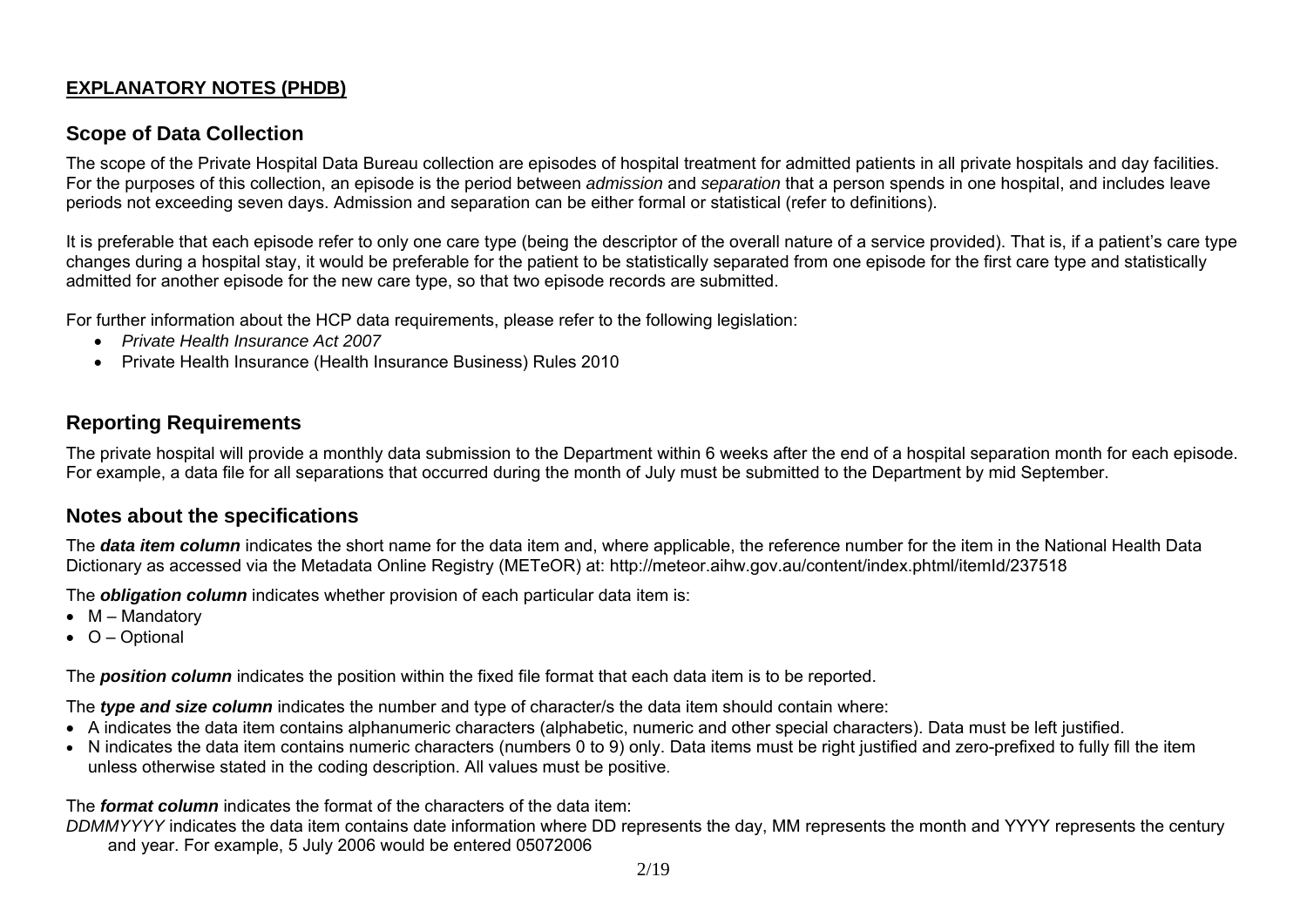*hhmm* indicates the data item contains time information based on a 24-hour clock, where hh represents the hour and mm represents the minutes. For example 2.35pm would be entered 1435.

*blank fill*, in relation to a data item, means that the data item is filled with blank spaces.

zero *fill*, in relation to a data item, means the data item is filled with zeros.

- zero prefix means that leading zeros are to be inserted if necessary to ensure that the number of characters in the entry matches the data item size specified for the item.
- *Charges*  supply in dollars and cents (omit decimal point) with leading zeros to fully fill item. All values must be ≥ 0 (i.e. negative charges not permitted). An entry of 000000000 means that no benefit/charge was recorded. Zeros are valid when this item cannot be separately identified but was reported under another charge item.

The *repetition column* indicates the number of times the data item is repeated within the data file.

The *coding description column* provides the definition for the data item, valid values and any additional information to clarify what data should be reported and how. If a METeOR reference is indicated in the data item column, refer to the National Health Data Dictionary for definition and collection methods.

The **edit rules column** outlines the edit checks the Department will run the data through using the Check-It software. These are split into critical errors where data will be rejected and warnings where data will be identified.

The *error codes column* indicates the error code attributed to each of the edit checks.

## **Definitions/acronyms**

*ACHI* means the Australian Classification of Health Interventions.

*ADA* means the Australian Dental Association.

**CCU** means the coronary care unit of a hospital.

*DRG* means the Australian Refined Diagnosis Related Group.

*episode* means the period of admitted patient care between a formal or statistical **[admission](http://meteor.aihw.gov.au/content/index.phtml/itemId/327206)** and a formal or statistical **[separation](http://meteor.aihw.gov.au/content/index.phtml/itemId/327268)**, characterised by only one care type.

*formal admission*, in relation to a person, means the administrative process used by a hospital to record the commencement of accommodation, care or treatment of the person.

*formal separation*, in relation to a person, means the administrative process used by a hospital to record the cessation of accommodation, care or treatment of the person.

**HDU** means the high dependency unit of a hospital.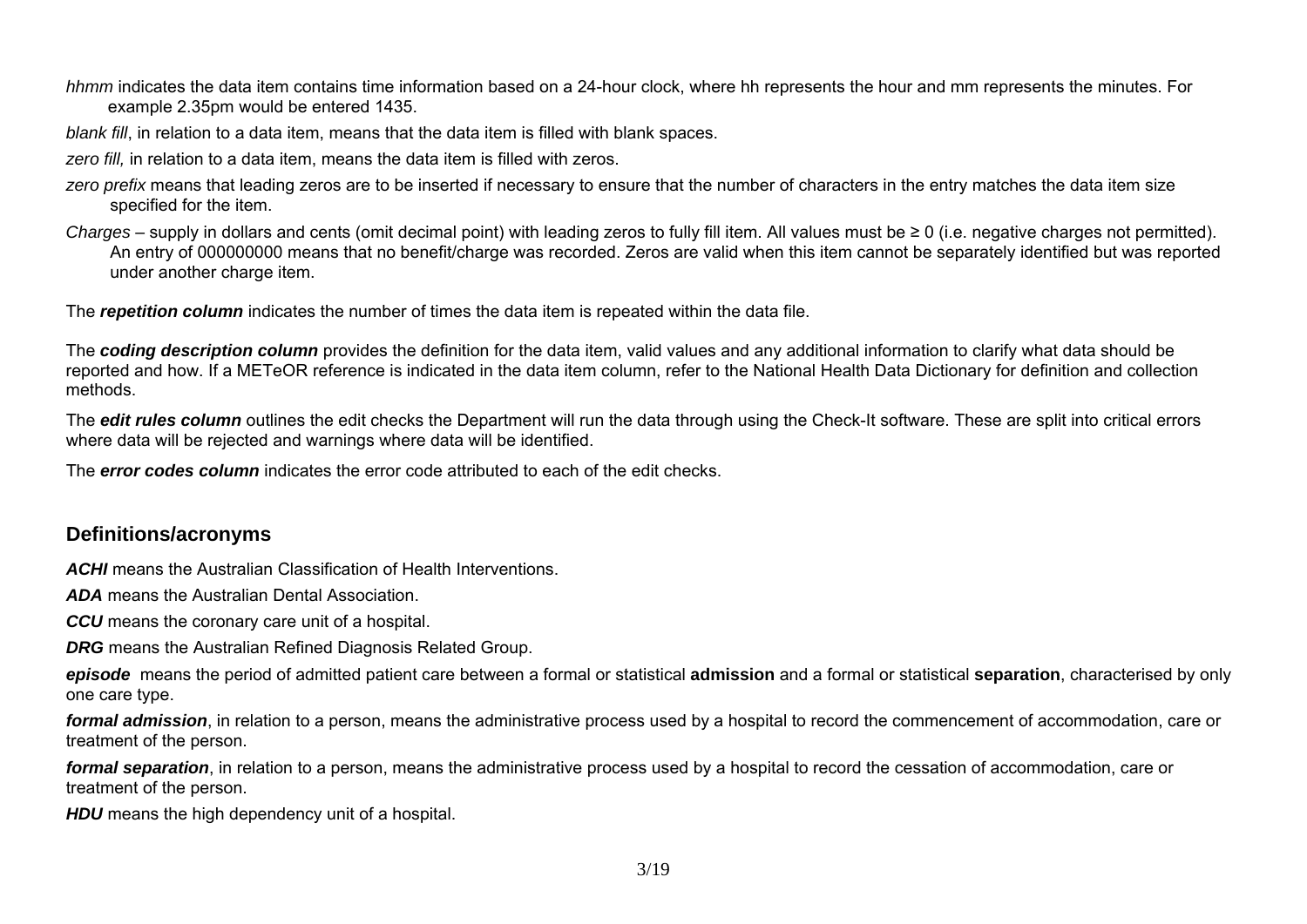*Hospital* means a facility for which there is in force a Ministerial declaration that the facility is hospital under subsection 121-5(6) of the *Private Health Insurance Act 2007*.

*Hospital treatment* is treatment (including the provision of goods and services) provided to a person with the intention to manage a disease, injury or condition, either at a hospital or with direct involvement of the hospital, by either a person who is authorised by a hospital to provide the treatment or under the management or control of such a person (subsection 121-5, *Private Health Insurance Act 2007*).

Exclusions to hospital treatment (eg treatment provided in an emergency department of a hospital) are specified in the Private Health Insurance (Health Insurance Business) Rules 2010, Part 3, Rule 8.

Inclusions to hospital treatment (eg some Chronic Disease Management Programs not involving prevention) are specified in the Private Health Insurance (Health Insurance Business) Rules 2010, Part 3.

*Hospital-in-the-home* means the provision of care to hospital admitted patients in their place of residence as a substitute for hospital accommodation. Place of residence may be permanent or temporary (METeOR glossary item ID: 327308).

*Hospital-in-the-home care days* means the total number of days between HiTH commencement date and HiTH completion date.

*Hospital-in-the-home care visit days* means the total number of days during a HiTH care episode that the patient was actually visited/received a service. This might be calculated by subtracting HiTH care completion date from HiTH care commencement date and then subtracting total leave days.

*ICD-10-AM* means 'The International Statistical Classification of Diseases and Related Health Problems, 10th revision, Australian Modification, published by the National Centre for Classification in Health (Australia).

*ICU* means the intensive care unit of a hospital.

*insurer* means a private health insurer.

*MBS* means the Medicare Benefits Schedule, comprising:

- (a) the *Health Insurance (Diagnostic Imaging Services Table) Regulations 2005*; and
- (b) the *Health Insurance (General Medical Services Table) Regulations 2005*; and
- (c) the *Health Insurance (Pathology Services Table) Regulations 2005*;

as in force from time to time, or any Regulations made in substitution for those Regulations.

*METeOR* (metadata online registry) for national data standards.

*mIscellaneous service code* means any miscellaneous hospital-specific or insurer-specific non-MBS billing code.

*NHDD* means the (most current version of the) 'National Health Data Dictionary'.

*NICU* means the neonatal intensive care unit of a hospital.

*overnight-stay patient* means a person who is admitted to and separates from a hospital on different dates.

*PHIAC means* Private Health Insurance Administration Council

*PICU* means the paediatric intensive care unit of a hospital.

*procedure* means clinical intervention that is surgical in nature, carries a procedural risk, carries an anaesthetic risk, requires specialised training, and/or requires special facilities or equipment only available in an acute care setting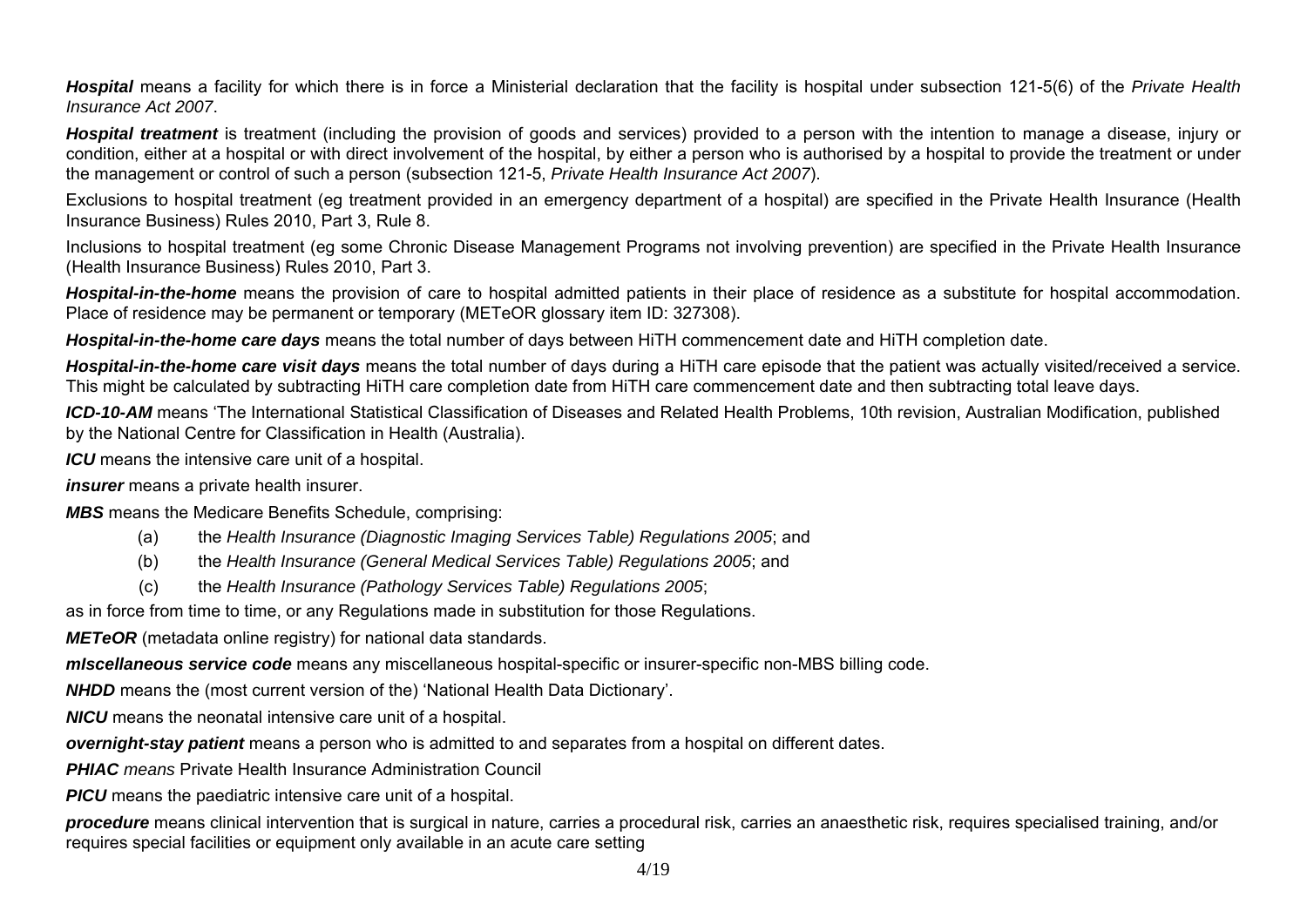*same day patient* means a person who is admitted to and separates from a hospital on the same date.

*SCN* means the special care nursery of a hospital.

*statistical admission*, in relation to a person, means the administrative process used by a hospital to record the commencement of a new episode of care that provides the person with a new care type during a single hospital stay.

*statistical separation*, in relation to a person, means the administrative process used by a hospital to record the cessation of an episode of care of the person during a single hospital stay.

## **Guide for Use**

*Accommodation charges/benefits* - refer to private, shared or high dependency accommodation for any Accommodation Type (i.e. advanced surgical, surgical, medical, rehabilitation, obstetrics, and psychiatry). All hospital episodes must have a charge/benefit component relating to accommodation, unless it was bundled, or the hospital billed a procedure-only fee. Therefore, cases such as chemotherapy should either have a charge/benefit component in "bundled" or "accommodation" or "theatre". They should not be reported as "other".

*Bundled charges/benefits* - refer to an aggregate of 2 or more charges billed by the hospital/paid by the insurer, such as case payments by DRG or MBS.

*CCU charges, benefits, days and hours* - exclude ICU, SCN, NICU, PICU and HDU in calculations.

**Hospital-in-the-home (HITH)** – Episodes which include HITH services should be reported in a manner consistent with claiming practice. For example, (a) HITH services which are part of an admitted psychiatric program and are claimed as a single same day service must be reported as single same day episode. This includes psychiatric patients that remain in an admitted HITH program over extended periods of time.

(b) If hospital claims are submitted to insurers at the conclusion of the admitted psychiatric HITH program, then one episode must be reported spanning the length of the program.

*ICU charges, benefits, days and hours* - include NICU and PICU; exclude SCN, CCU or HDU in calculations.

- Infant weight neonate For [live births](http://meteor.aihw.gov.au/content/pop/index.phtml/itemId/265594), [birth weight](http://meteor.aihw.gov.au/content/pop/index.phtml/itemId/265625) should preferably be measured within the first hour of life before significant postnatal weight loss has occurred. While statistical tabulations include 500 g groupings for birth weight, weights should not be recorded in those groupings. The actual weight should be recorded to the degree of accuracy to which it is measured. In perinatal collections the birth weight is to be provided for live born and stillborn babies.
- *Minutes in Theatre* from the time the patient entered the operating theatre or procedure room until the time the patient left the operating theatre or procedure room. For example, coronary angiography/angioplasty, lithotripsy and ECT must have minutes of operating theatre time reported, even though they are performed in a procedure room rather than a theatre.
- **Other charges/benefits** refer to services which cannot be categorised as accommodation, theatre, labour, ICU, pharmacy, prosthesis, bundled, SCN, CCU or HITH. It excludes ex-gratia charges, television, phone calls, extra meals, FED, reversals or journal adjustments.
- **Palliative care status and days** calculations to include care provided in: a palliative care unit; a designated palliative care program; or under the principal clinical management of a palliative care physician or in the opinion of the treating doctor, when the principal clinical intent of care is palliation.
- **Principal MBS item** select on the basis of: (a) the patient's first visit to a theatre or procedure room/coronary angiography suite; and (b) the MBS with the highest benefit amount. The principal MBS item relates to theatre or procedure room/angiography suite, and not to the medical item billed by the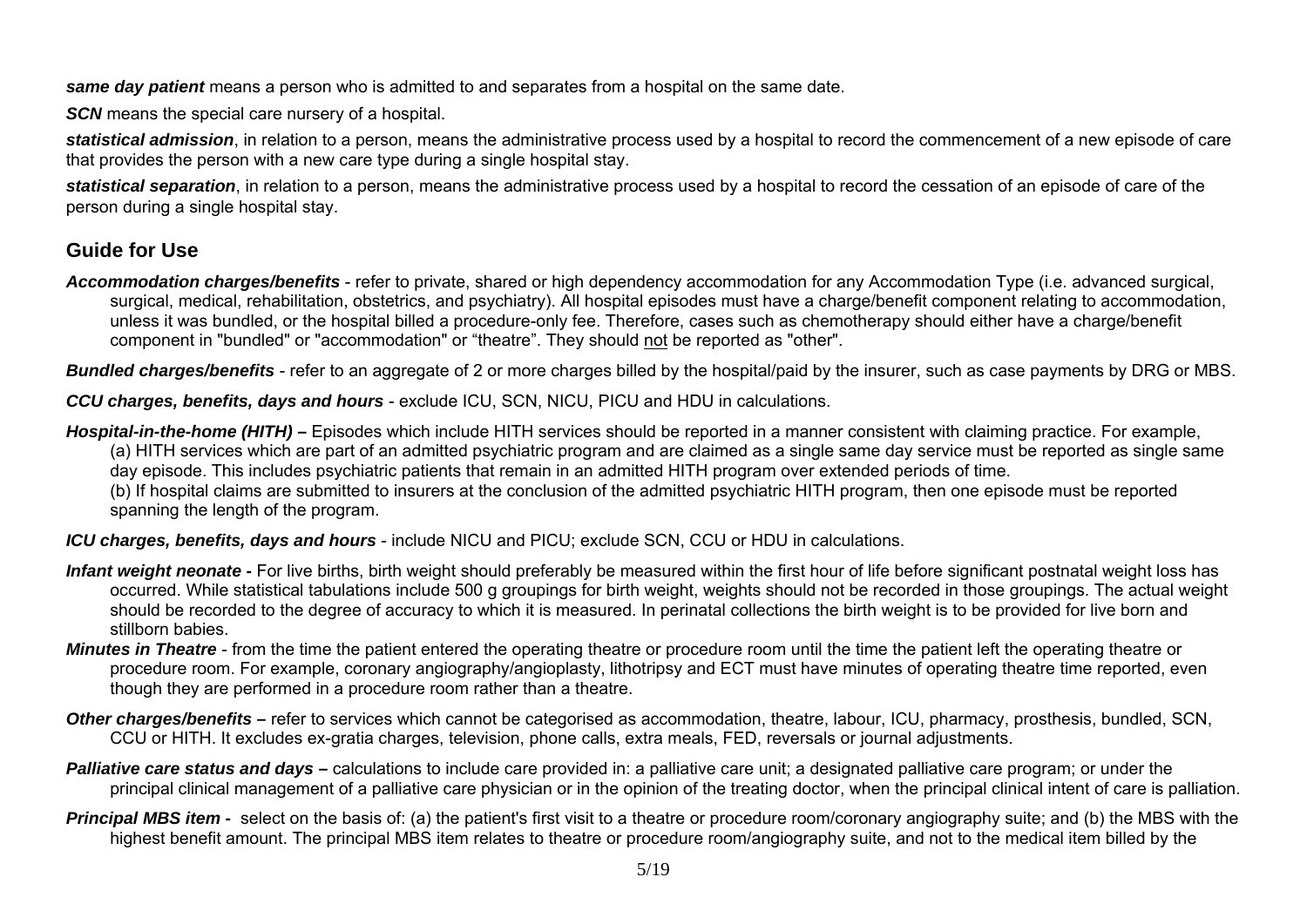doctor. It may not necessarily correlate to the Principal Procedure Code. For example, renal dialysis, coronary angiography/ angioplasty, same-day chemotherapy, lithotripsy, ECT and sleep studies must have an MBS item number reported, even though they are procedure room rather than theatre. Where possible, any services that do not have a valid MBS item should be reported in the Miscellaneous Service Code item (item 53).

- **Principal Item Date –** The date on which the principal MBS item is carried out. If there is no principal MBS item, then the date that the first Miscellaneous Service Code item was carried out may optionally be entered.
- *Qualified days for newborns* The number of qualified days is calculated with reference to the date of admission, date of separation and any other date(s) of change of qualification status: the date of admission is counted if the patient was qualified at the end of the day; the date of change to qualification status is counted if the patient was qualified at the end of the day; the date of separation is not counted, even if the patient was qualified on that day. The normal rules for calculations of patient days apply. To determine if newborn days are qualified days, see the METeOR definition for Newborn Qualification Status (Metadata glossary item 327254).

*SCN charges, benefits, days and hours* - exclude NICU, ICU, CCU, PICU and HDU in calculations.

**Secondary MBS item –** - The secondary MBS items relate to theatre, and not to the medical item billed by the doctor. It may not always correlate to the Procedure Codes (ICD-10-AM). Where possible, any services that do not have a valid MBS item should be reported in the Miscellaneous Service Code item (item 53).

*Theatre charges/benefits* – refer to a theatre/procedure room/ angiography suite. This applies to theatre charges, benefits and minutes in theatre

*Re-admission within 28 days* – Planned re-admission refers to planned re-admission within 28 days from this or another hospital. Note: do not include transfers from another hospital as re-admissions.

### **Data Quality**

#### *Error Codes*

W (represents a warning where an edit rule has been identified) – the record will be accepted and private hospitals notified E (represents an error where an edit rule has failed) – the record will be rejected and private hospitals notified

## **Further information**

For further information about the PHDB requirements, please see the following websites:

General information about the data collection, health insurer codes, reports and software

- [www.health.gov.au/casemix](http://www.health.gov.au/casemix)
- List of Hospital provider numbers
- <http://www.health.gov.au/internet/main/publishing.nsf/Content/hospitals2.htm>
- Metadata and health dictionary specifications
- <http://meteor.aihw.gov.au/content/index.phtml/itemId/181162>

Commonwealth Prosthesis list

 $\bullet$ http://www.health.gov.au/internet/main/publishing.nsf/Content/health-privatehealth-prostheseslist.htm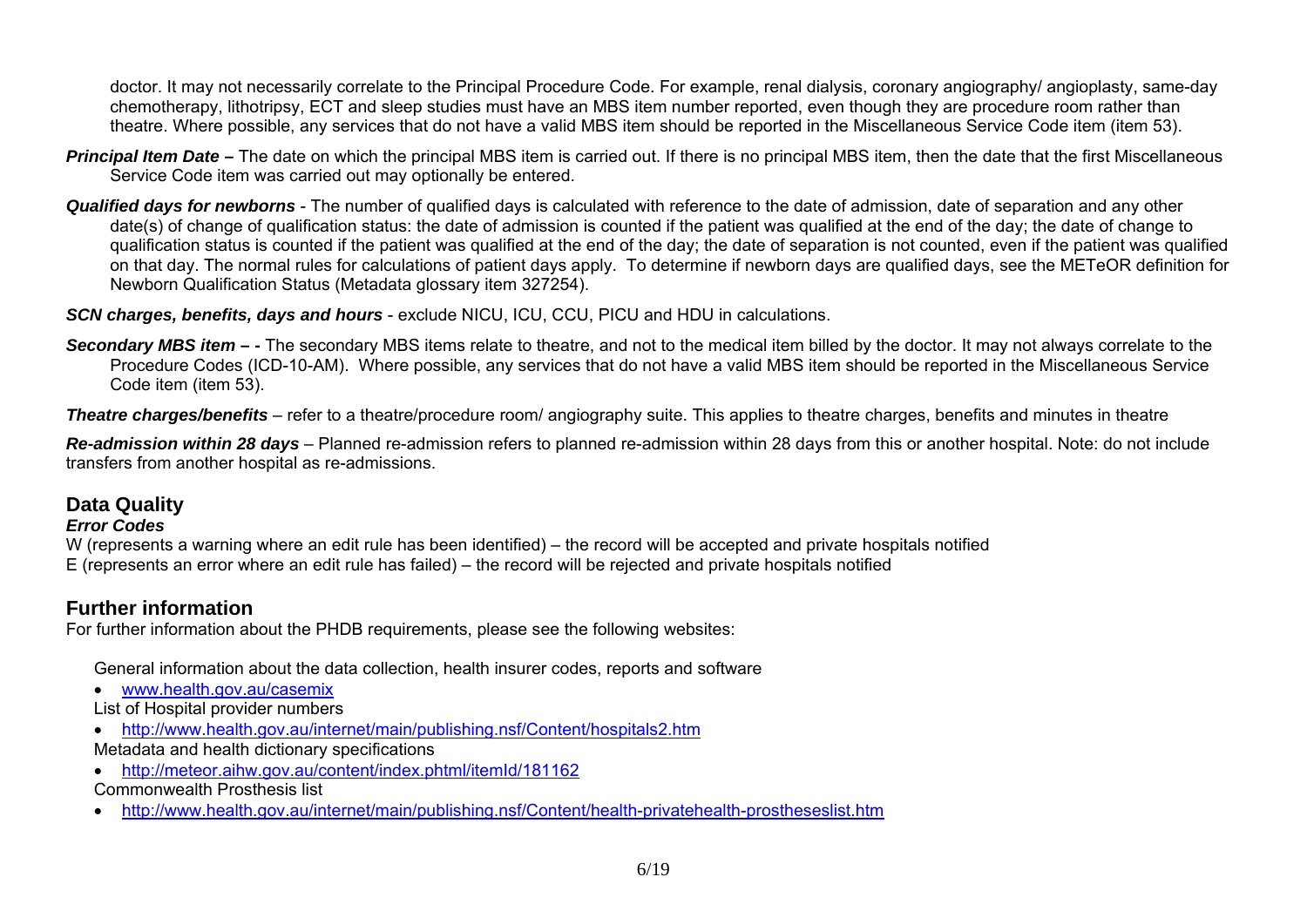#### **DATA SPECIFICATIONS (PHDB)**

# **PHDB DATA ITEM AND RECORD EDITING (2011–12)**

Record to be submitted to the Department with the Header record

|                |                                            |                            |          |       |                                     |                        | <b>EPISODE RECORD</b>                                                                                                                                                                                                                                                                                                                                                                           |                                                                          |                 |
|----------------|--------------------------------------------|----------------------------|----------|-------|-------------------------------------|------------------------|-------------------------------------------------------------------------------------------------------------------------------------------------------------------------------------------------------------------------------------------------------------------------------------------------------------------------------------------------------------------------------------------------|--------------------------------------------------------------------------|-----------------|
| No             | Data Item                                  | Obligation Position Type & |          | size  | <b>Format</b>                       | <b>Repet-</b><br>ition | <b>Coding description</b>                                                                                                                                                                                                                                                                                                                                                                       | <b>Edit Rules</b>                                                        | Error<br>code/s |
|                | <b>Insurer</b><br>Membership<br>Identifier | M                          | $1 - 15$ | A(15) | <b>Blank fill</b>                   |                        |                                                                                                                                                                                                                                                                                                                                                                                                 |                                                                          |                 |
| 2              | Payer identifier                           | М                          | 16-18    | A(3)  |                                     |                        | An indicator of the way in which the episode was<br>funded:<br>IH = Insured with agreement with hospital<br>$IN =$ Insured with no agreement with hospital<br>$SI = Self$ Insured<br>WC = Workers Compensation<br>$TP = Third Party$<br>CP = Contracted to Public Sector<br>DV = Department of Veteran's Affairs patient<br>DE = Department of Defence patient<br>$SE = Seaman$<br>$OT = Other$ | Reject record if not a valid<br>code                                     | E002            |
| 3              | Episode Identifier                         | М                          | 19-33    | A(15) |                                     | -1                     | Unique episode identifier of an episode of care.                                                                                                                                                                                                                                                                                                                                                | Reject record if blank                                                   | E003            |
| 4              | <b>Family Name</b><br>METeOR: 286953       | M                          | 34-61    | A(28) | <b>Blank fill</b>                   | 1                      |                                                                                                                                                                                                                                                                                                                                                                                                 |                                                                          |                 |
| 5              | <b>Given Name</b><br>METeOR: 287035        | М                          | 62-81    | A(20) | <b>Blank fill</b>                   | 1                      |                                                                                                                                                                                                                                                                                                                                                                                                 |                                                                          |                 |
| 6              | Date of Birth<br><b>METeOR: 287007</b>     | М                          | 82-89    | A(8)  | <b>DDMMYYYY</b>                     | -1                     | The date of birth of the patient.                                                                                                                                                                                                                                                                                                                                                               | Reject record if not in format<br><b>DDMMYYYY</b>                        | E006            |
| $\overline{7}$ | Postcode<br>METeOR: 287224                 | М                          | 90-93    | N(4)  | <b>Right justify</b><br>Zero prefix | $\mathbf{1}$           | The patient's residential postcode.<br>9999 = unknown postcode<br>$8888 = 0$ verseas                                                                                                                                                                                                                                                                                                            | Reject record if not (a valid<br>Australian postcode or 9999<br>or 8888) | E007            |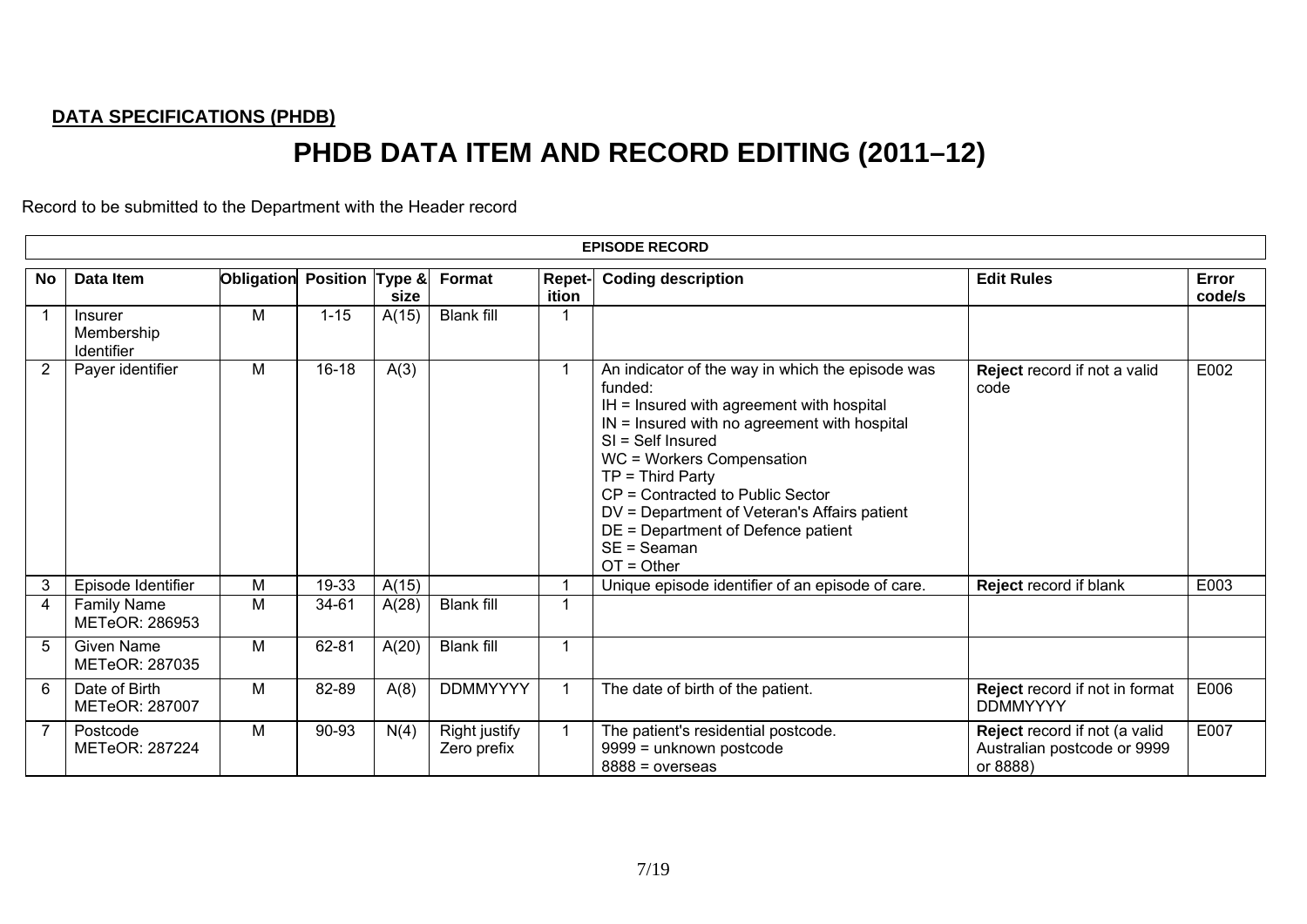| <b>No</b> | Data Item                                               | Obligation Position Type & |         | size | Format                              | Repet-<br>ition | <b>Coding description</b>                                                                                                                                                                                                                                                  | <b>Edit Rules</b>                                                                                                                   | Error<br>code/s  |
|-----------|---------------------------------------------------------|----------------------------|---------|------|-------------------------------------|-----------------|----------------------------------------------------------------------------------------------------------------------------------------------------------------------------------------------------------------------------------------------------------------------------|-------------------------------------------------------------------------------------------------------------------------------------|------------------|
| 8         | Sex<br>METeOR: 287316                                   | M                          | 94      | N(1) |                                     | $\mathbf 1$     | The biological sex of the patient.<br>$1 = Male$<br>$2 =$ Female<br>$3$ = Intersex or Indeterminate<br>9 = Not stated / inadequately described                                                                                                                             | Reject record if not (1, 2, 3<br>or $9)$                                                                                            | E008             |
| 9         | <b>Admission Date</b><br>METeOR: 269967                 | M                          | 95-102  | A(8) | <b>DDMMYYYY</b>                     | $\mathbf{1}$    | Date on which an admitted patient commences an<br>episode of care by either formal or statistical<br>processes.                                                                                                                                                            | Reject record if not in format<br><b>DDMMYYYY</b>                                                                                   | E009             |
| 10        | Separation Date<br>METeOR: 270025                       | M                          | 103-110 | A(8) | <b>DDMMYYYY</b>                     | $\mathbf{1}$    | Date on which an admitted patient completes an<br>episode of care by either formal or statistical<br>processes.                                                                                                                                                            | Reject record if not in format<br>DDMMYYYY, or if not ≥<br>admission date, or if MM is<br>not same as month input in<br>Fund Header | E010             |
| 11        | <b>Hospital Type</b>                                    | M                          | 111     | N(1) |                                     | $\mathbf{1}$    | The type of hospital where the episode occurred.<br>$2$ = Private<br>3 = Private Day Facility<br>$9 = Other/unknown$                                                                                                                                                       | Reject record if not (2, 3 or<br>$9)$ .<br>Identify if hospital type does<br>not match provider hospital<br>table.                  | E011<br>W011     |
| 12        | <b>ICU Days</b>                                         | M                          | 112-114 | N(3) | <b>Right justify</b><br>Zero prefix | $\mathbf{1}$    | The number of days the patient spent in ICU, NICU<br>or PICU.<br>Zero fill if not applicable.<br>* refer to guide for use.                                                                                                                                                 | Reject record if not numeric.<br>Reject record if not zero for<br>day facilities.                                                   | E012.0<br>E012.1 |
| 13        | <b>ICU Hours</b>                                        | $\circ$                    | 115-118 | N(4) | <b>Right justify</b><br>Zero prefix | $\mathbf{1}$    | The number of hours spent by the patient in an ICU,<br>NICU or PICU.<br>* refer to guide for use.                                                                                                                                                                          | If present, identify if not<br>numeric                                                                                              | W013             |
| 14        | <b>Total Psychiatric</b><br>Care Days<br>METeOR: 270300 | $\overline{M}$             | 119-121 | N(3) | <b>Right justify</b><br>Zero prefix | $\overline{1}$  | The sum of the number of days or part days of stay<br>that the person was an admitted patient or resident<br>within a designated psychiatric unit, minus the sum<br>of leave days occurring during the stay within the<br>designated unit.<br>Zero fill if not applicable. | Reject if not numeric                                                                                                               | E014             |
| 15        | <b>DRG Code</b><br>METeOR: 270195                       | $\circ$                    | 122-125 | A(4) | Left justify                        | $\mathbf{1}$    | The DRG code which describes the episode of<br>care.                                                                                                                                                                                                                       | If present, identify record if<br>not a valid DRG code for<br>DRG version supplied at item<br>16.                                   | W015             |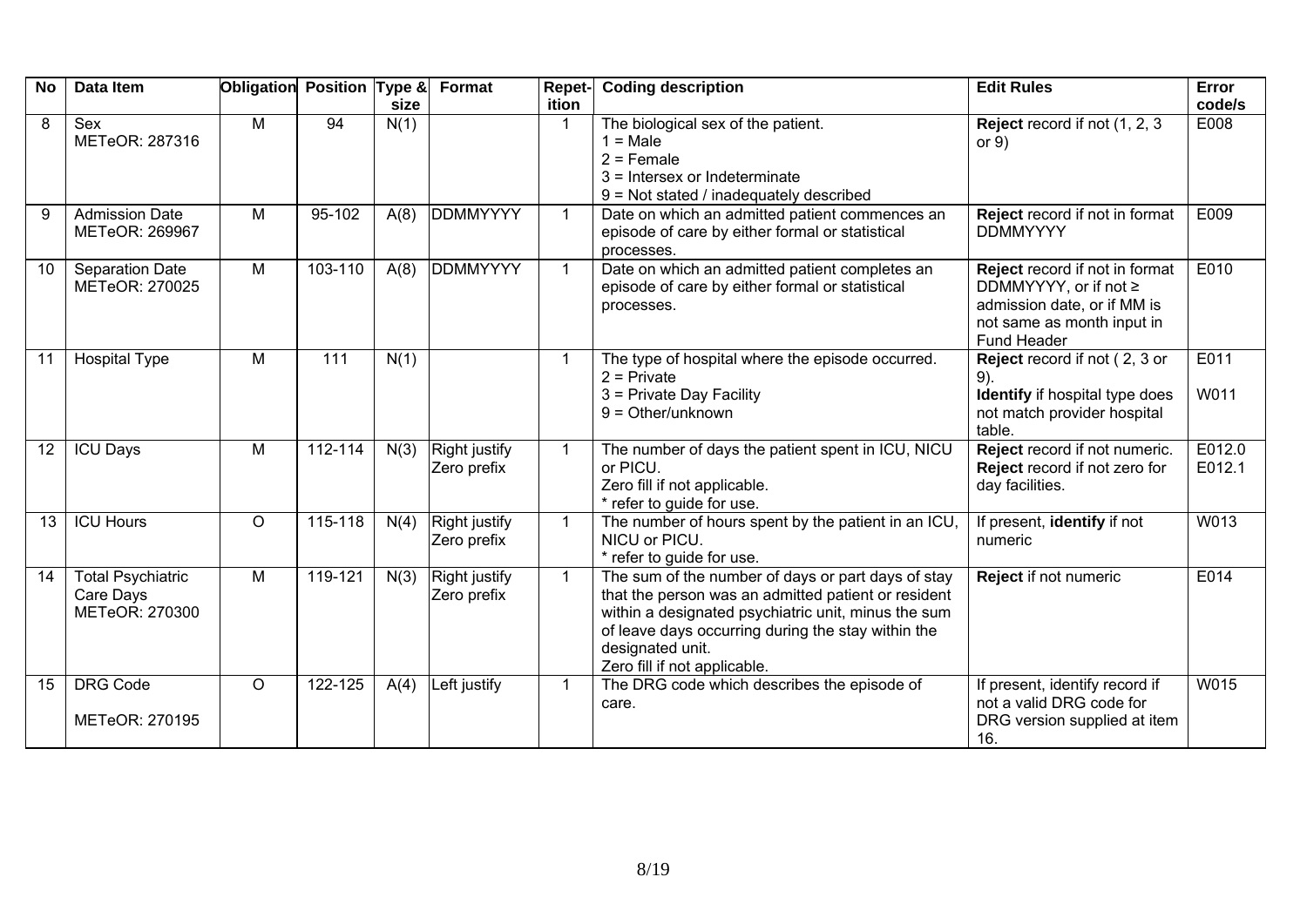| <b>No</b> | Data Item                                                | Obligation | Position Type & |      | Format                         | <b>Repet-</b> | <b>Coding description</b>                                                                                                                                                                                                                                                                                 | <b>Edit Rules</b>                                                                                                | Error            |
|-----------|----------------------------------------------------------|------------|-----------------|------|--------------------------------|---------------|-----------------------------------------------------------------------------------------------------------------------------------------------------------------------------------------------------------------------------------------------------------------------------------------------------------|------------------------------------------------------------------------------------------------------------------|------------------|
|           |                                                          |            |                 | size |                                | ition         |                                                                                                                                                                                                                                                                                                           |                                                                                                                  | code/s           |
| 16        | <b>DRG Version</b>                                       | $\circ$    | 126-127         | N(2) | Left justify                   |               | The version of the DRG classification:<br>$31$ = version 3.1<br>$32$ = version $3.2$<br>$41$ = version 4.1<br>$42$ = version 4.2<br>$50 =$ version $5.0$<br>$51$ = version 5.1<br>$52$ = version $5.2$<br>$60 =$ version $6.0$<br>$mn = version m.n$<br>Must be supplied if DRG code provided in item 15. | If present, identify record if<br>not a valid version.<br>Identify if blank and DRG<br>code provided at item 15. | W016.0<br>W016.1 |
| 17        | <b>Admission Time</b><br>METeOR: 269972                  | м          | 128-131         | N(4) | hhmm $(24)$<br>hour clock)     |               | Time at which an admitted patient commences an<br>episode of care by either formal or statistical<br>processes.<br>Zero fill if not applicable.<br>Mandatory - Same-day patients only.                                                                                                                    | Reject record if not in range<br>0000-2359 and same-day<br>status is 1.                                          | E017             |
| 18        | Urgency of<br>Admission<br>METeOR: 269986                | м          | 132             | N(1) |                                |               | An indicator of the admission status of the patient:<br>= Urgency status assigned - Emergency<br>2 = Urgency status assigned - Elective<br>3 = Urgency status not assigned<br>$9 = Not known/ not reported$                                                                                               | <b>Reject</b> record if not (1, 2, 3)<br>or $9)$                                                                 | E018             |
| 19        | Provider Number of<br>Hospital from which<br>transferred | м          | 133-140         | A(8) | <b>NNNNNNNA</b><br>(uppercase) |               | The Commonwealth-issued hospital provider<br>number for the hospital from which a patient has<br>been transferred (Provider number required only<br>when PHDB item number 21 is reported as: 1-<br>Admitted patient transferred from another hospital)<br>Blank fill if no hospital transfer.             | Reject if not (a valid 8<br>character Commonwealth<br>provider number or blank)                                  | E019             |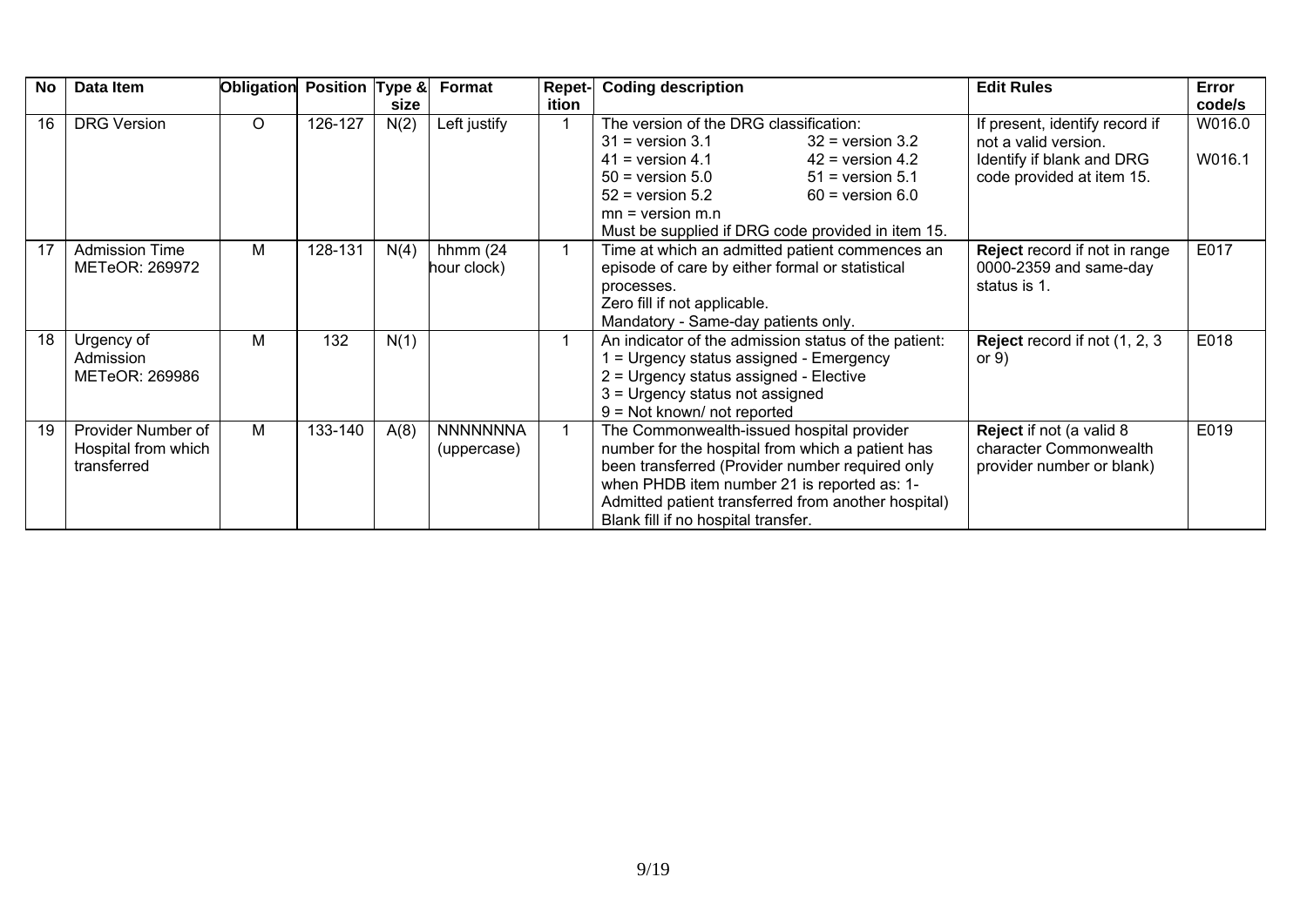| <b>No</b> | Data Item                   | Obligation | Position Type & |      | Format                                                              | Repet-       | <b>Coding description</b>                                                                                                                                                                                                                                                                                                                                                                                                                                                                                                                                                                                                                                                                                                                              | <b>Edit Rules</b>                                                                              | Error  |
|-----------|-----------------------------|------------|-----------------|------|---------------------------------------------------------------------|--------------|--------------------------------------------------------------------------------------------------------------------------------------------------------------------------------------------------------------------------------------------------------------------------------------------------------------------------------------------------------------------------------------------------------------------------------------------------------------------------------------------------------------------------------------------------------------------------------------------------------------------------------------------------------------------------------------------------------------------------------------------------------|------------------------------------------------------------------------------------------------|--------|
|           |                             |            |                 | size |                                                                     | ition        |                                                                                                                                                                                                                                                                                                                                                                                                                                                                                                                                                                                                                                                                                                                                                        |                                                                                                | code/s |
| 20        | Care Type<br>METeOR: 270174 | M          | $141 - 143$     | N(3) | Left justify two<br>digit codes and<br>follow with a<br>blank space | -1           | The type of service that the patient was initially<br>admitted for.<br>$10 =$ Acute Care<br>20 = Rehabilitation Care<br>21 = Rehabilitation Care delivered in a designated<br>unit<br>22 = Rehabilitation Care according to a designated<br>program<br>23 = Rehabilitation Care is the principal clinical<br>intent<br>30 = Palliative Care<br>31 = Palliative Care delivered in a designated unit<br>32 = Palliative Care according to a designated<br>program<br>33 = Palliative Care is the principal clinical intent<br>40 = Geriatric evaluation and management<br>50 = Psychogeriatric Care<br>60 = Maintenance Care<br>70 = Newborn Care<br>80 = Other admitted patient care<br>90 = Organ procurement - posthumous<br>$100$ = Hospital boarder | Reject record if not (10, 20,<br>21, 22, 23, 30, 31, 32, 33, 40,<br>50, 60, 70, 80, 90 or 100) | E020   |
| 21        | Source of Referral          | M          | 144             | N(1) |                                                                     | $\mathbf{1}$ | The facility from which the patient was referred.<br>$0 = Born$ in hospital<br>$1 =$ Admitted patient transferred from another<br>hospital<br>2 = Statistical admission - care type change<br>4 = From Accident/Emergency<br>5 = From Community Health service<br>$6$ = From Outpatients department<br>7 = From Nursing Home<br>8 = By outside Medical Practitioner<br>$9 = Other$                                                                                                                                                                                                                                                                                                                                                                     | Reject record if not (1, 2, 4,<br>5, 6, 7, 8 or 9)                                             | E021   |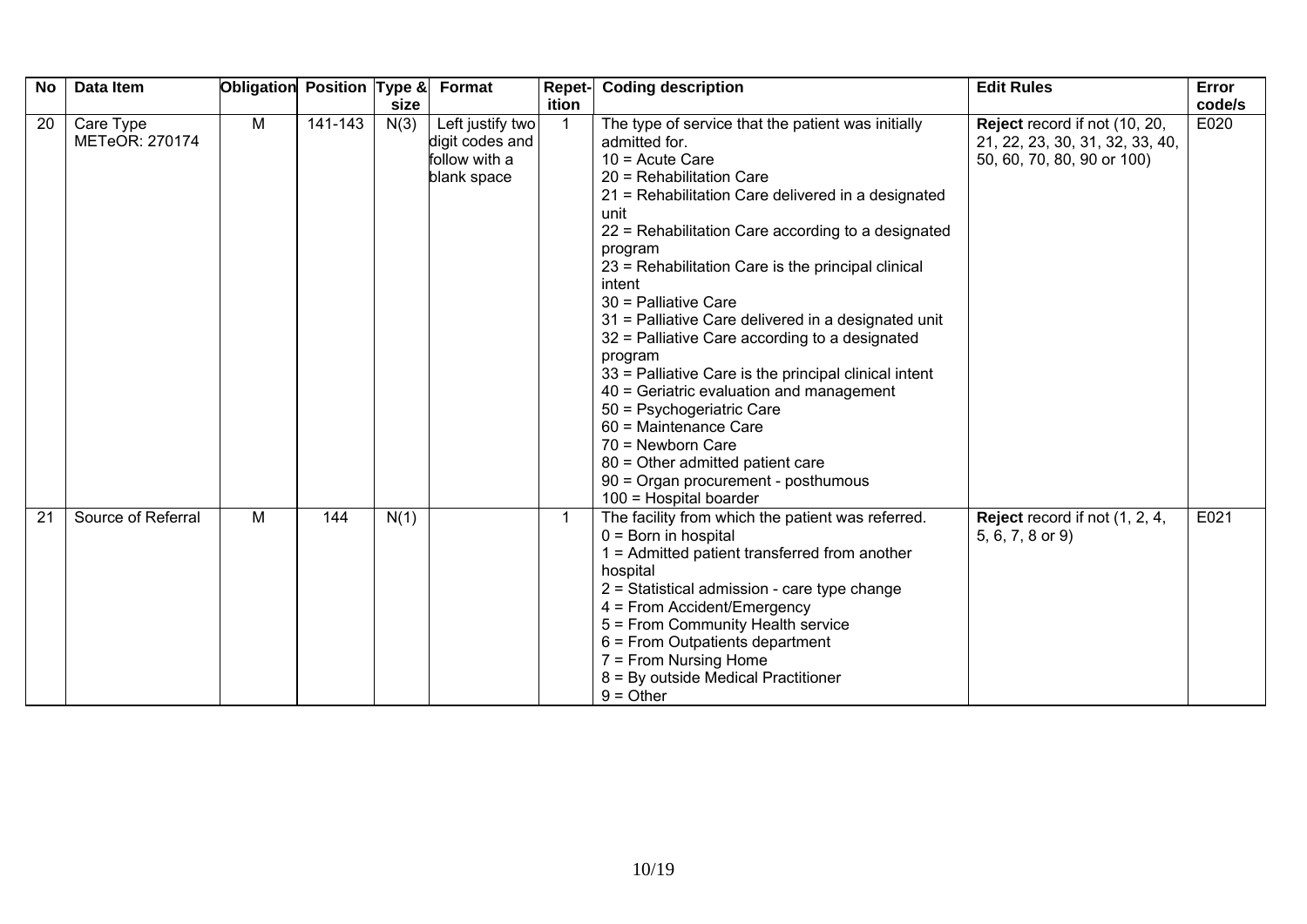| <b>No</b> | Data Item                                                     | Obligation Position Type & |     | size | Format<br>Repet-<br>ition | <b>Coding description</b>                                                                                                                                                                                                                                                                                                                                                                                                                                                                                                                                                   | <b>Edit Rules</b>                                        | Error<br>code/s |
|-----------|---------------------------------------------------------------|----------------------------|-----|------|---------------------------|-----------------------------------------------------------------------------------------------------------------------------------------------------------------------------------------------------------------------------------------------------------------------------------------------------------------------------------------------------------------------------------------------------------------------------------------------------------------------------------------------------------------------------------------------------------------------------|----------------------------------------------------------|-----------------|
| 22        | Discharge Intention<br>on Admission                           | $\overline{O}$             | 145 | N(1) | -1                        | The intended mode of separation at time of<br>admission:<br>$1 =$ Discharge to an(other) acute hospital<br>$2$ = Discharge to a nursing home<br>3 = Discharge to a psychiatric hospital<br>4 = Discharge to palliative care unit/hospice<br>5 = Discharge to other health care accommodation<br>$8 = To pass away$<br>9 = Discharge to usual residence                                                                                                                                                                                                                      | If present, identify if not (1,<br>$2, 3, 4, 5, 8$ or 9) | W022            |
| 23        | Inter-hospital<br>contracted patient<br>METeOR: 270409        | M                          | 146 | N(1) | $\mathbf{1}$              | An indicator of the status of a service provided in<br>your hospital.<br>1 = Inter-Hospital contracted patient from public<br>sector<br>2 = Inter-Hospital contracted patient from private<br>sector<br>$3 = Not contracted$<br>$9 = Not Reported$                                                                                                                                                                                                                                                                                                                          | Reject record if not (1, 2, 3)<br>or $9)$                | E023            |
| 24        | <b>Mental Health</b><br><b>Legal Status</b><br>METeOR: 270351 | M                          | 147 | N(1) | $\mathbf 1$               | An indicator that a person was treated on an<br>involuntary basis under the relevant State or<br>Territory mental health legislation, at some point<br>during the episode.<br>Involuntary patients are persons who are detained<br>in hospital or compulsorily treated in the community<br>under mental health legislation for the purpose of<br>assessment or provision of appropriate treatment or<br>care.<br>$1 =$ Involuntary patient<br>$2 =$ Voluntary patient<br>3 = Not permitted to be reported under the laws of a<br>State or Territory<br>$8 = Not applicable$ | Reject record if not (1, 2, 3)<br>or $8)$                | E024            |
| 25        | <b>Palliative Care</b><br><b>Status</b>                       | $\overline{M}$             | 148 | N(1) | -1                        | An indicator of whether the episode involved<br>palliative care.<br>1 = Patient required palliative care during episode<br>2 = No palliative care required during episode<br>This item is required because some States do not<br>statistically discharge to palliative care<br>Zero fill if not applicable.<br>*refer to guide for use                                                                                                                                                                                                                                      | <b>Identify</b> record if not (1 or 2).                  | W025            |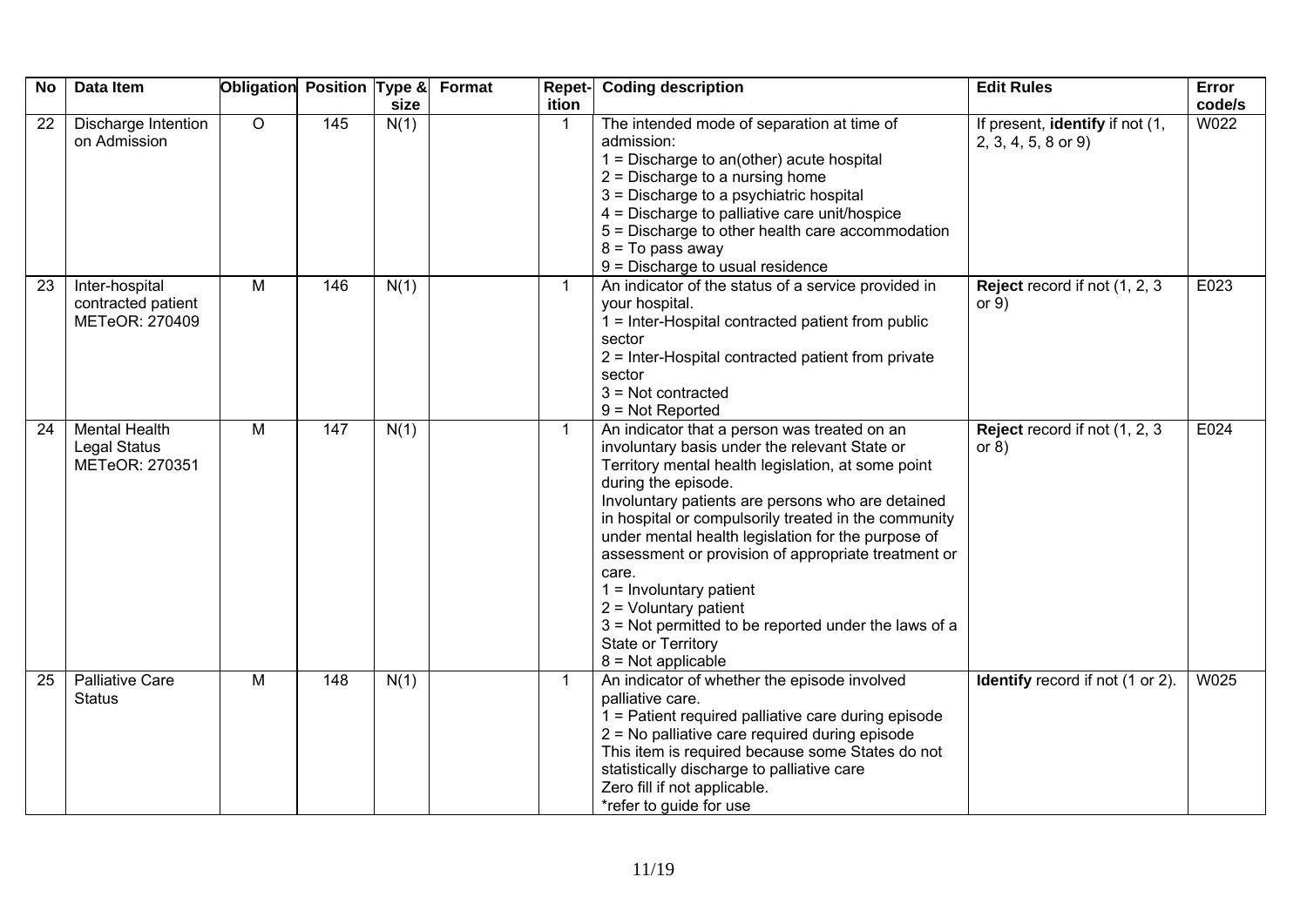| <b>No</b> | Data Item                                              | Obligation Position Type & |         | size | Format                              | Repet-<br>ition | <b>Coding description</b>                                                                                                                                                                                                                                                                                                                                                                                                                                                                           | <b>Edit Rules</b>                                                                                                     | Error<br>code/s          |
|-----------|--------------------------------------------------------|----------------------------|---------|------|-------------------------------------|-----------------|-----------------------------------------------------------------------------------------------------------------------------------------------------------------------------------------------------------------------------------------------------------------------------------------------------------------------------------------------------------------------------------------------------------------------------------------------------------------------------------------------------|-----------------------------------------------------------------------------------------------------------------------|--------------------------|
| 26        | Re-admission<br>within 28 Days                         | M                          | 149     | N(1) |                                     |                 | An indicator of the re-admission of a patient to<br>hospital within 28 days of previous discharge for<br>treatment of a similar or related condition.<br>1 = Unplanned re-admission and patient previously<br>treated at this hospital<br>2 = Unplanned re-admission and patient previously<br>treated at another hospital<br>3 = Planned re-admission from this or another<br>hospital<br>8 = Not applicable/not known<br>Note: do not include transfers from another hospital<br>as re-admissions | Reject record if not (1, 2, 3)<br>or $8)$                                                                             | E026                     |
| 27        | <b>Unplanned Theatre</b><br>Visit during Episode       | M                          | 150     | N(1) |                                     | $\mathbf 1$     | An indicator of whether the patient required a<br>theatre visit which was not anticipated or planned at<br>the time of admission:<br>$1 =$ Unplanned theatre visit<br>$2 = No$ unplanned theatre visit                                                                                                                                                                                                                                                                                              | Reject record if not (1 or 2)                                                                                         | E027                     |
| 28        | Infant weight,<br>neonate, stillborn<br>METeOR: 269938 | M                          | 151-154 | N(4) | <b>Right justify</b><br>Zero prefix | $\mathbf{1}$    | The first weight, in grams, of the live-born or still-<br>born baby obtained after birth, or the weight of the<br>neonate or infant on the date admitted if this is<br>different from the date of birth.<br>Weight on the date the infant is admitted should be<br>recorded if the weight is less than or equal to 9000g<br>and age is less than 365 days. An entry of 0000<br>means the patient's age >= 365 days or weight was<br>> 9000 grams.<br>* refer to guide for use.                      | Reject record if not numeric.<br>Identify if weight >9000g.<br><b>Identify</b> if weight $> 0$ and age<br>$>365$ days | E028<br>W028.0<br>W028.1 |
| 29        | Hours of<br>Mechanical<br>Ventilation                  | M                          | 155-158 | N(4) | <b>Right justify</b><br>Zero prefix | $\mathbf{1}$    | The total number of hours (rounded) for which the<br>patient received mechanical ventilation in ICU.<br>NICU, PICU or combined ICU/CCU during the<br>episode.<br>Zero fill if not applicable.                                                                                                                                                                                                                                                                                                       | Reject record if not numeric                                                                                          | E029                     |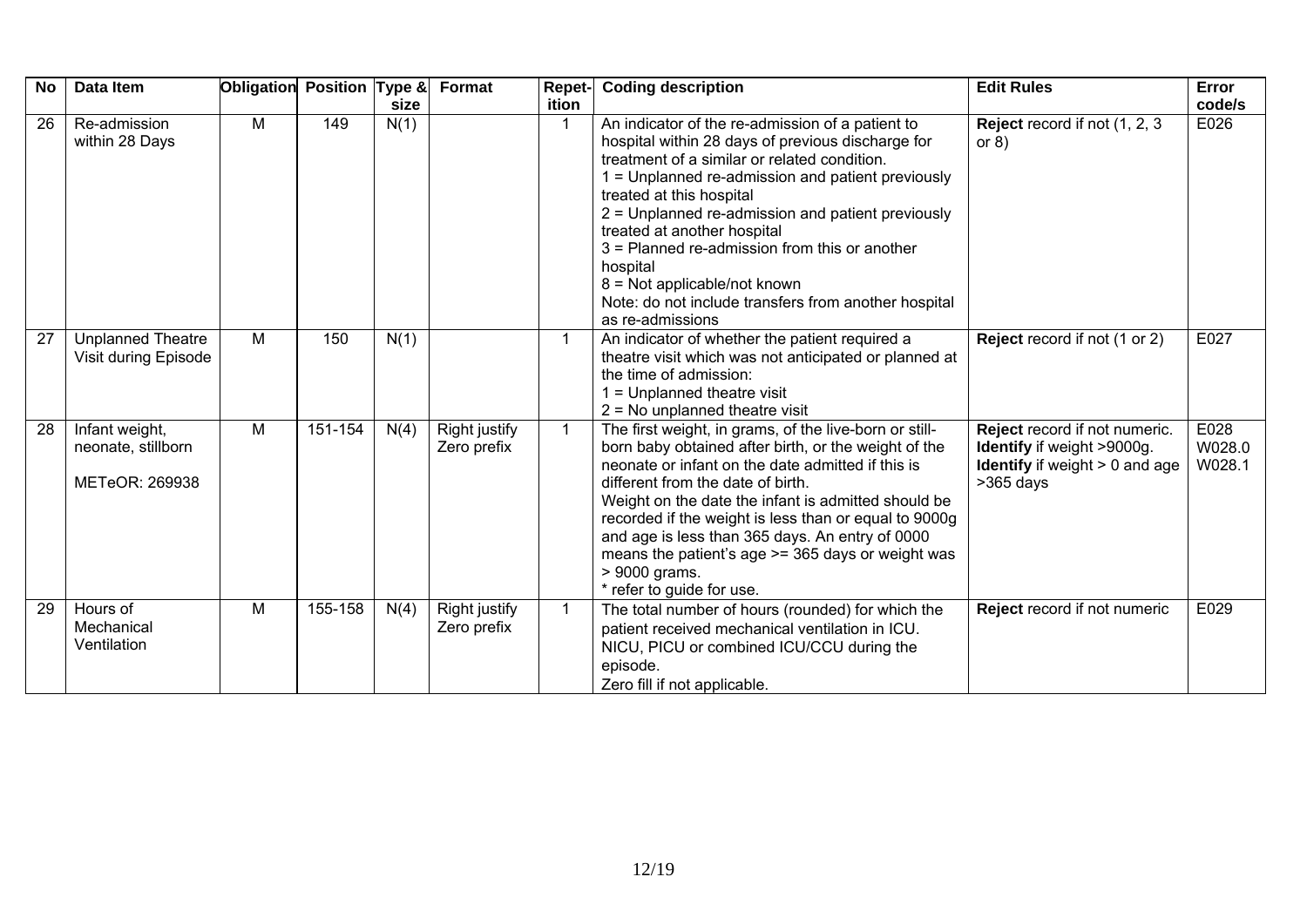| <b>No</b> | Data Item                                              | Obligation     | Position Type & |      | Format                                                                                                | Repet-       | <b>Coding description</b>                                                                                                                                                                                                                                                                                                                                                                                                                                                                                                                                                                                                                                                                                                                                                                               | <b>Edit Rules</b>                                                                               | Error  |
|-----------|--------------------------------------------------------|----------------|-----------------|------|-------------------------------------------------------------------------------------------------------|--------------|---------------------------------------------------------------------------------------------------------------------------------------------------------------------------------------------------------------------------------------------------------------------------------------------------------------------------------------------------------------------------------------------------------------------------------------------------------------------------------------------------------------------------------------------------------------------------------------------------------------------------------------------------------------------------------------------------------------------------------------------------------------------------------------------------------|-------------------------------------------------------------------------------------------------|--------|
|           |                                                        |                |                 | size |                                                                                                       | ition        |                                                                                                                                                                                                                                                                                                                                                                                                                                                                                                                                                                                                                                                                                                                                                                                                         |                                                                                                 | code/s |
| 30        | Mode of Separation<br>METeOR: 270094                   | $\overline{M}$ | 159-160         | N(2) | Left justify<br>and follow<br>with space<br>(may also<br>submit in old<br>format with<br>zero prefix) | $\mathbf 1$  | The status at separation of person (discharge/<br>transfer/death) and place to which person is<br>released:<br>$1 =$ discharge/transfer to an(other) acute hospital<br>2 = discharge/transfer to a residential aged care<br>service, unless this is the usual place of residence<br>3 = discharge/transfer to an(other) psychiatric<br>hospital<br>4 = discharge/transfer to other health care<br>accommodation (includes mothercraft hospitals)<br>5 = statistical discharge— type change<br>6 = left against medical advice/discharge at own<br>risk<br>7 = statistical discharge from leave<br>$8 =$ died<br>$9$ = other (includes discharge to usual residence,<br>own accommodation or welfare institution (includes<br>prisons, hostels and group homes providing<br>primarily welfare services)) | Reject record if not (01, 02,<br>03, 04, 05, 06, 07, 08, 09 or<br>1, 2, 3, 4, 5, 6, 7, 8 or 9). | E030   |
| 31        | Separation Time<br>METeOR: 270026                      | M              | 161-164         | N(4) | hhmm $(24)$<br>hour clock)                                                                            | $\mathbf{1}$ | Time at which an admitted patient completes an<br>episode of care by either formal or statistical<br>processes.<br>Mandatory - Same-day patients only.                                                                                                                                                                                                                                                                                                                                                                                                                                                                                                                                                                                                                                                  | Reject record if not in range<br>0000-2359 and same-day<br>status is 1.                         | E031   |
| 32        | <b>Total Leave Days</b><br>METeOR: 270251              | M              | 165-168         | N(4) | Right justify<br>Zero prefix                                                                          | $\mathbf{1}$ | The sum of the length of leave (date returned from<br>leave minus date went on leave) for all periods<br>within the hospital stay.<br>Zero fill if not applicable.                                                                                                                                                                                                                                                                                                                                                                                                                                                                                                                                                                                                                                      | Reject record if not numeric                                                                    | E032   |
| 33        | Provider Number of<br>Hospital to which<br>transferred | $\overline{M}$ | 169-176         | A(8) | <b>NNNNNNNA</b><br>(uppercase)                                                                        | $\mathbf{1}$ | The Commonwealth-issued hospital provider<br>number for the hospital to which a patient has been<br>transferred (Provider number required only when<br>PHDB item number 30 is reported as:<br>1- Discharge/transfer to an(other) acute hospital, or<br>3 - Discharge/transfer to a(nother) psychiatric<br>hospital or<br>4 - Discharge/transfer to another health care<br>accommodation (includes mothercraft hospitals)).<br>Blank fill if no hospital transfer.                                                                                                                                                                                                                                                                                                                                       | Reject if not (a valid 8<br>character Commonwealth<br>provider number or blank)                 | E033   |
| 34        | Non-Certified Days<br>of Stay                          | M              | 177-180         | N(4) | Right justify<br>Zero prefix                                                                          | $\mathbf{1}$ | The number of days spent in the hospital, without<br>certification, that exceeded 35 days.<br>Zero fill if not applicable.                                                                                                                                                                                                                                                                                                                                                                                                                                                                                                                                                                                                                                                                              | Reject record if not numeric.                                                                   | E034   |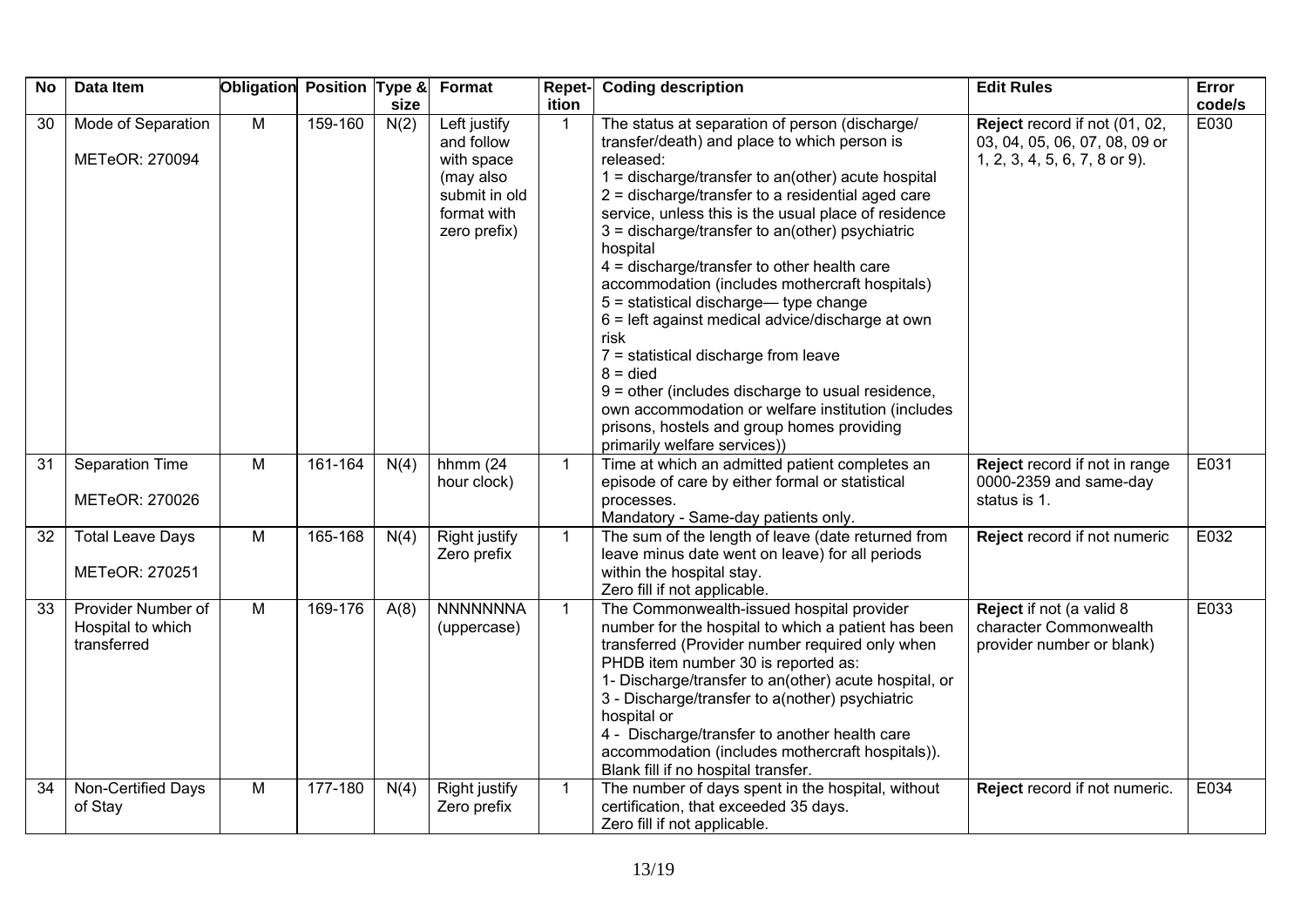| <b>No</b> | Data Item                                                         | Obligation Position Type & |         | size  | Format                                                                         | Repet-<br>ition | <b>Coding description</b>                                                                                                                                                                                                                                                                                                | <b>Edit Rules</b>                                                                                                                                                                                                     | Error<br>code/s          |
|-----------|-------------------------------------------------------------------|----------------------------|---------|-------|--------------------------------------------------------------------------------|-----------------|--------------------------------------------------------------------------------------------------------------------------------------------------------------------------------------------------------------------------------------------------------------------------------------------------------------------------|-----------------------------------------------------------------------------------------------------------------------------------------------------------------------------------------------------------------------|--------------------------|
| 35        | Number of<br>Hospital-in-the-<br>home care days<br>METeOR: 270305 | $\overline{M}$             | 181-184 | N(4)  | <b>Right justify</b><br>Zero prefix                                            | $\overline{1}$  | The number of hospital-in-the-home care days<br>occurring within an episode.<br>Calculate with reference to the date of admission,<br>date of separation, leave days and any date(s) of<br>change between hospital and hospital-in-the-home<br>accommodation.<br>Zero fill if not applicable.<br>* refer to definitions. | Reject record if not numeric.<br><b>Identify</b> if item not $=$ (HITH<br>Completed date - HITH<br>Commencement Date)                                                                                                 | E035<br>W035             |
| 36        | <b>Principal Diagnosis</b><br>Code<br>METeOR: 333838              | $\overline{M}$             | 185-189 | A(5)  | <b>ANNNN</b><br>Left justify<br>Strip hyphen,<br>dots &<br>morphology<br>codes | $\mathbf{1}$    | The diagnosis established after study to be chiefly<br>responsible for occasioning the patient's episode.<br>The principal diagnosis should be reported in the<br>most current version of ICD-10-AM and selected<br>according to the National Coding Standards.                                                          | Reject record if not a vaild<br>ICD-10-AM principal<br>diagnosis code<br><b>Identify</b> if Care Type = $(20, 10)$<br>21, 22 or 23) and not Z50.?<br><b>Identify</b> if Care Type = $60$<br>and not (Z74.2 or Z75.?). | E036<br>W036.1<br>W036.2 |
| 37        | Additional<br>Diagnosis Codes<br>METeOR: 333832                   | M                          | 190-434 | A(5)  | <b>ANNNN</b><br>Left justify<br>Strip hyphen,<br>dots &<br>morphology<br>codes | 49              | A condition or complaint either co-existing with the<br>principal diagnosis or arising during the episode of<br>admitted care, as represented by an ICD-10-AM<br>code.<br>Blank means no additional diagnosis codes (or not<br>49 repetitions).                                                                          | Reject if not (a valid ICD-10-<br>AM code or blank)<br>Identify if the same as<br>'Principal Diagnosis Code'                                                                                                          | E037<br>W037             |
| 38        | <b>Procedure Codes</b><br>METeOR: 333828                          | $\overline{M}$             | 435-784 | A(7)  | <b>NNNNNNN</b><br>Left justify<br>Strip hyphen                                 | 50              | The procedure code, as represented by the latest<br>version of ACHI and selected according to the<br>National Coding Standards.<br>Blank means no ICD-10-AM procedure codes (or<br>not 50 repetitions).                                                                                                                  | Reject if not (a valid ICD-10-<br>AM code or blank)                                                                                                                                                                   | E038                     |
| 39        | Same-day Status                                                   | $\overline{M}$             | 785     | N(1)  |                                                                                | $\overline{1}$  | An indicator of whether the patient was admitted to<br>the facility for an overnight stay.<br>$0 =$ patient with a valid arrangement allowing<br>overnight stay for procedure normally performed on<br>a same-day basis.<br>$1 = same-day patient$<br>$2$ = overnight patient (other than type 0 above)                  | Reject record if not (0, 1 or<br>2)                                                                                                                                                                                   | E039                     |
| 40        | Principal MBS Item<br>Number                                      | $\overline{M}$             | 786-799 | A(14) | Left justify                                                                   | $\overline{1}$  | A valid Medical Benefits Schedule item according to<br>the relevant MBS Schedule valid for the MBS date<br>(Item 41).<br>Blank means there was no applicable MBS item.                                                                                                                                                   | If present, reject record if not<br>a valid MBS item from the<br>relevant MBS Schedule valid<br>for the service date (Item 41)                                                                                        | E040                     |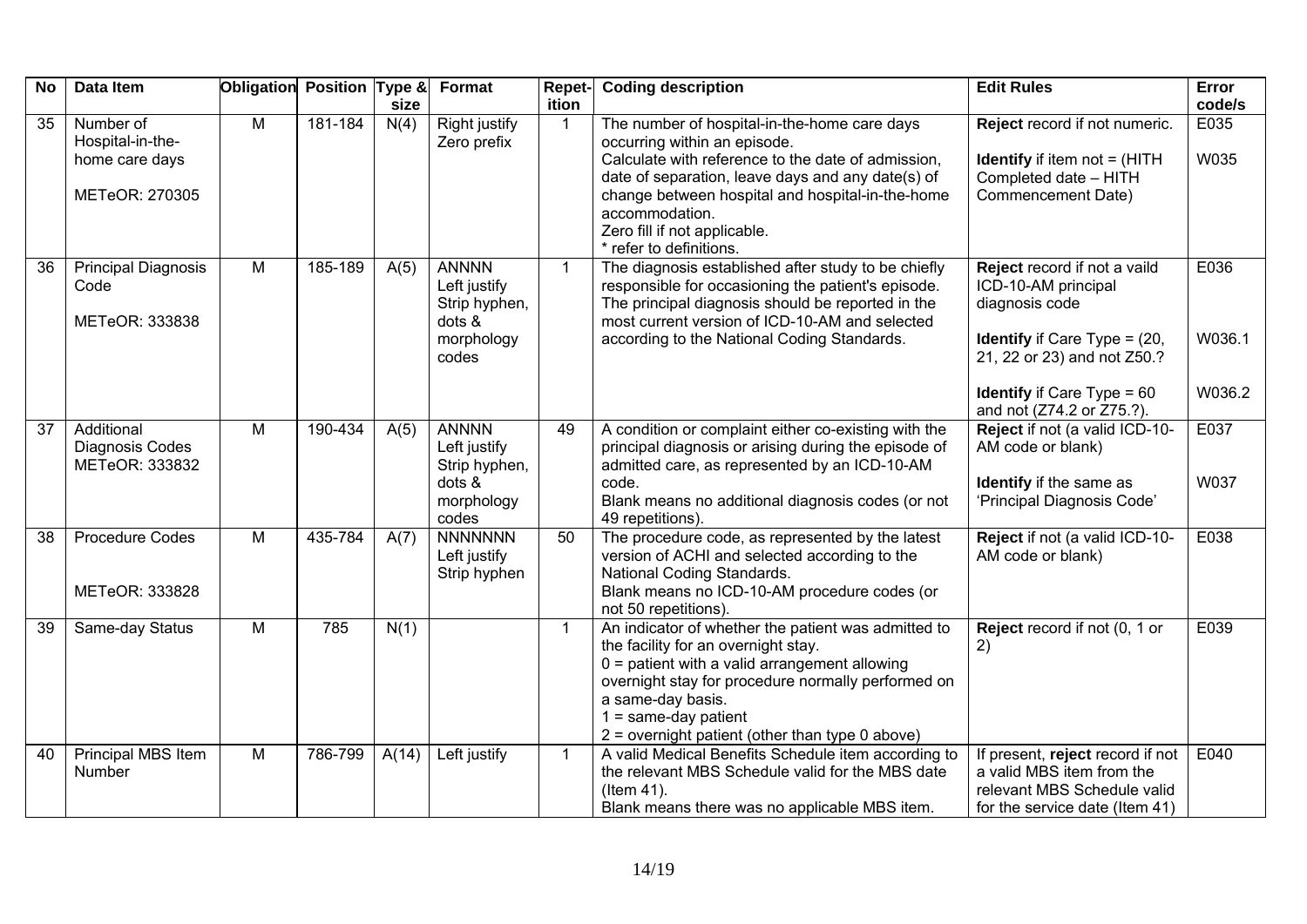| <b>No</b> | Data Item                               | Obligation Position Type & |         | size  | Format                                                                            | <b>Repet-</b><br>ition | <b>Coding description</b>                                                                                                                                                                                                                                                                                                   | <b>Edit Rules</b>                                                                                                                                                                             | Error<br>code/s            |
|-----------|-----------------------------------------|----------------------------|---------|-------|-----------------------------------------------------------------------------------|------------------------|-----------------------------------------------------------------------------------------------------------------------------------------------------------------------------------------------------------------------------------------------------------------------------------------------------------------------------|-----------------------------------------------------------------------------------------------------------------------------------------------------------------------------------------------|----------------------------|
| 41        | Principal MBS Date                      | $\overline{M}$             | 800-807 | A(8)  | <b>DDMMYYYY</b>                                                                   | $\mathbf{1}$           | The date on which;<br>i) the principal MBS (item 40) was carried out<br>or<br>ii) (if item 40 is blank), the first Miscellaneous<br>Service Code (item 53) was carried out.<br>Mandatory where item 40 populated.<br>*refer to guide for use                                                                                | If present, reject record if not<br>in format DDMMYYYY.<br>Reject record if date is<br>before admission date or<br>after discharge date<br>Reject record if blank and<br>item 40 is populated | E041.0<br>E041.1<br>E041.2 |
| 42        | Minutes of<br>operating theatre<br>time | M                          | 808-811 | N(4)  |                                                                                   | $\mathbf{1}$           | The time in minutes that the patient spent on their<br>first visit to theatre/ procedure room/coronary<br>angiography suite.                                                                                                                                                                                                | If present, reject record if not<br>numeric.                                                                                                                                                  | E042                       |
|           | METeOR: 270350                          |                            |         |       |                                                                                   |                        | Must be filled with 0000 if no time spent in operating<br>theatre. Should be populated if surgical ADA code<br>provided in Miscellaneous Service Code field (item<br>$53$ ).<br>Blank means there was no applicable MBS Item or<br>ADA code.<br>Mandatory where item 40 or item 53 is populated.<br>*refer to guide for use | Identify if blank and item 40<br>or item 53 is populated                                                                                                                                      | W042                       |
| 43        | <b>Secondary MBS</b><br>Item numbers    | $\overline{M}$             | 812-937 | A(14) | Left justify                                                                      | 9                      | Additional MBS item numbers are all MBS items<br>performed in theatre/procedure room/angiography<br>suite, which are not the principal MBS code.<br>Blank means that there was no additional item or<br>code (or not 9 repetitions).<br>*refer to guide for use                                                             | Reject record if not (a valid<br>MBS item number from the<br>relevant MBS Schedule(s)<br>current during the episode or<br>blank)                                                              | E043                       |
| 44        | Accommodation<br>Charge                 | $\overline{M}$             | 938-946 | N(9)  | <b>Right justify</b><br>Zero prefix<br>\$\$\$\$\$\$\$cc<br>omit decimal<br>point) | $\mathbf{1}$           | The gross amount charged for accommodation<br>(include ex-gratia and patient portion<br>accommodation charges).<br>Zero fill if no amount charged.<br>*refer to guide for use                                                                                                                                               | Reject record if not numeric                                                                                                                                                                  | E044                       |
| 45        | Theatre Charge                          | M                          | 947-955 | N(9)  | Right justify<br>Zero prefix<br>\$\$\$\$\$\$\$cc<br>omit decimal<br>point)        | $\mathbf{1}$           | The gross amount charged for a theatre/procedure<br>room/ angiography suite (include ex-gratia and<br>patient portion theatre charges).<br>Zero fill if no amount charged.<br>*refer to guide for use                                                                                                                       | Reject record if not numeric                                                                                                                                                                  | E045                       |
| 46        | Labour Ward<br>Charge                   | M                          | 956-964 | N(9)  | Right justify<br>Zero prefix<br>\$\$\$\$\$\$\$cc<br>omit decimal<br>point)        | $\mathbf{1}$           | The gross amount charged for labour ward (include<br>ex-gratia and patient portion labour ward charges).<br>Zero fill if no amount charged.                                                                                                                                                                                 | Reject record if not numeric                                                                                                                                                                  | E046                       |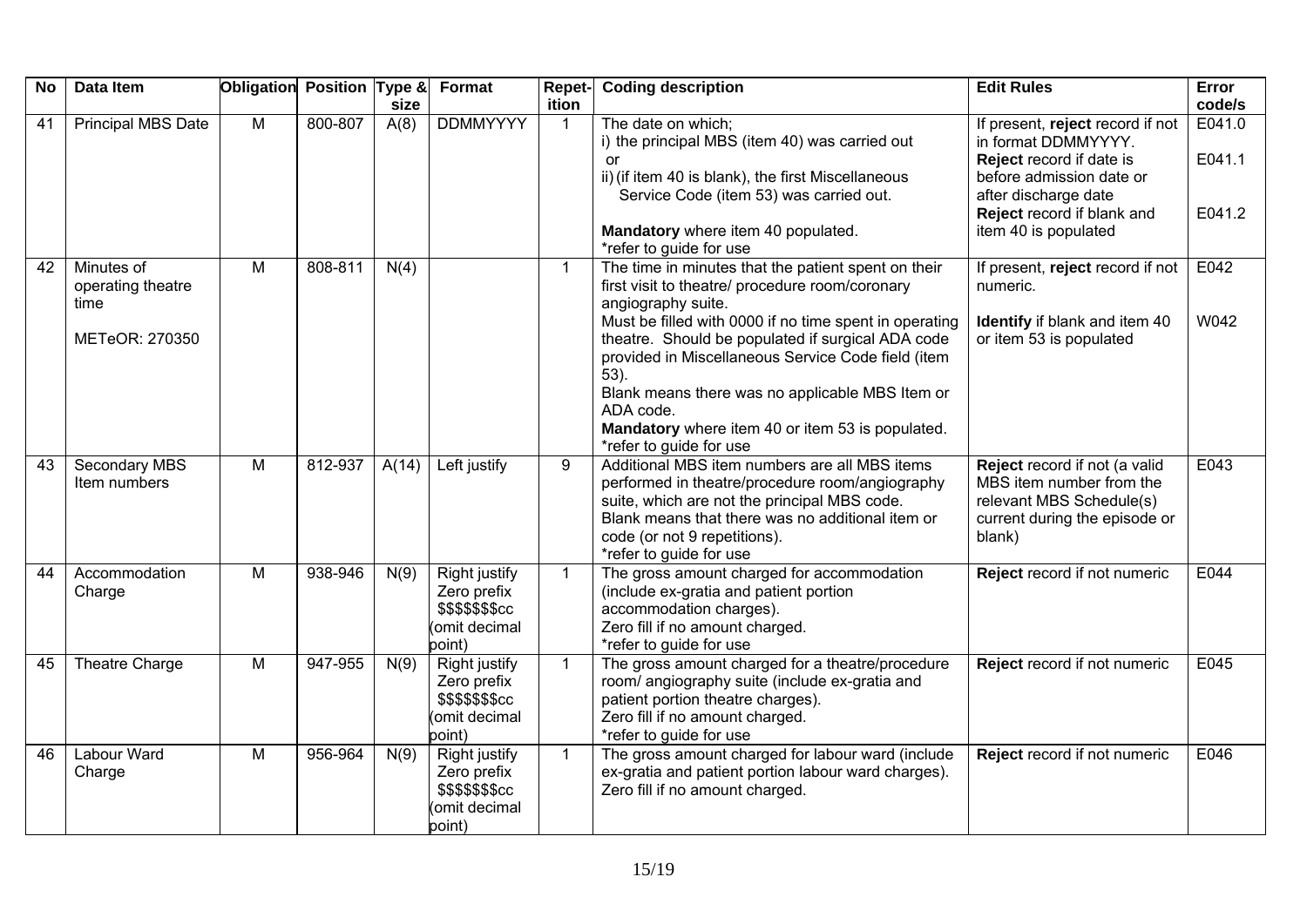| <b>No</b> | Data Item                             | Obligation Position Type & |               |              | Format                                                                            | Repet-                | <b>Coding description</b>                                                                                                                                                                                                                                                             | <b>Edit Rules</b>            | Error          |
|-----------|---------------------------------------|----------------------------|---------------|--------------|-----------------------------------------------------------------------------------|-----------------------|---------------------------------------------------------------------------------------------------------------------------------------------------------------------------------------------------------------------------------------------------------------------------------------|------------------------------|----------------|
| 47        | <b>Intensive Care Unit</b><br>Charge  | $\overline{M}$             | 965-973       | size<br>N(9) | <b>Right justify</b><br>Zero prefix<br>\$\$\$\$\$\$\$cc<br>omit decimal<br>point) | ition<br>$\mathbf{1}$ | The gross amount charged for ICU (include ex-<br>gratia and patient portion ICU charges).<br>Zero fill if no amount charged.<br>*refer to guide for use                                                                                                                               | Reject record if not numeric | code/s<br>E047 |
| 48        | Prosthesis Charge                     | M                          | 974-982       | N(9)         | Right justify<br>Zero prefix<br>\$\$\$\$\$\$\$cc<br>omit decimal<br>point)        | $\mathbf{1}$          | The gross maximum amount charged for prosthesis<br>(include ex-gratia prosthesis charges, handling fee<br>and patient portion),<br>Zero fill if no amount charged.                                                                                                                    | Reject record if not numeric | E048           |
| 49        | Pharmacy Charge                       | M                          | 983-991       | N(9)         | <b>Right justify</b><br>Zero prefix<br>\$\$\$\$\$\$\$cc<br>omit decimal<br>point) | $\mathbf{1}$          | The gross charge raised for pharmacy (include ex-<br>gratia and patient portion pharmacy charges,<br>exclude discharge medications).<br>Zero fill if no amount charged.                                                                                                               | Reject record if not numeric | E049           |
| 50        | <b>Other Charges</b>                  | M                          | 992-<br>1000  | N(9)         | <b>Right justify</b><br>Zero prefix<br>\$\$\$\$\$\$\$cc<br>omit decimal<br>point) | $\mathbf{1}$          | The gross charge raised for any chargeable item<br>which cannot be specifically categorised elsewhere<br>(exclude ex-gratia charges, television, phone calls,<br>extra meals, FED, reversals or journal adjustments).<br>Zero fill if no amount charged.<br>* refer to guide for use. | Reject record if not numeric | E050           |
| 51        | <b>Bundled Charges</b>                | M                          | 1001-<br>1009 | N(9)         | <b>Right justify</b><br>Zero prefix<br>\$\$\$\$\$\$\$cc<br>omit decimal<br>point) | $\mathbf{1}$          | The gross bundled charge raised (include ex-gratia<br>and patient portion bundled charges).<br>Zero fill if no amount charged.<br>*refer to guide for use                                                                                                                             | Reject record if not numeric | E051           |
| 52        | <b>Medical Record</b><br>Number       | M                          | 1010-<br>1029 | A(20)        | Left justify                                                                      | $\mathbf{1}$          | The Medical Record Number (or unit record<br>number) that uniquely identifies the patient,<br>regardless of the number of admissions they have<br>had to the facility.                                                                                                                | Reject record if blank       | E052           |
| 53        | Miscellaneous<br><b>Service Codes</b> | M                          | 1030-<br>1139 | A(11)        | Left justify                                                                      | 10                    | Any miscellaneous service codes (i.e. non MBS<br>items or Australian Dental Association codes) used<br>for billing.<br>Up to 10 codes may be entered.<br>Blank means that there were no miscellaneous<br>service codes or not 10 repetitions.                                         |                              |                |
| 54        | Hospital-in-the-<br>home care Charges | M                          | 1140-<br>1148 | N(9)         | <b>Right justify</b><br>Zero prefix<br>\$\$\$\$\$\$\$cc<br>omit decimal<br>point) | $\mathbf{1}$          | The gross charge raised for hospital-in-the-home<br>care service (include ex-gratia and HITH patient<br>portion charges).<br>Zero fill if no amount charged.                                                                                                                          | Reject record if not numeric | E054           |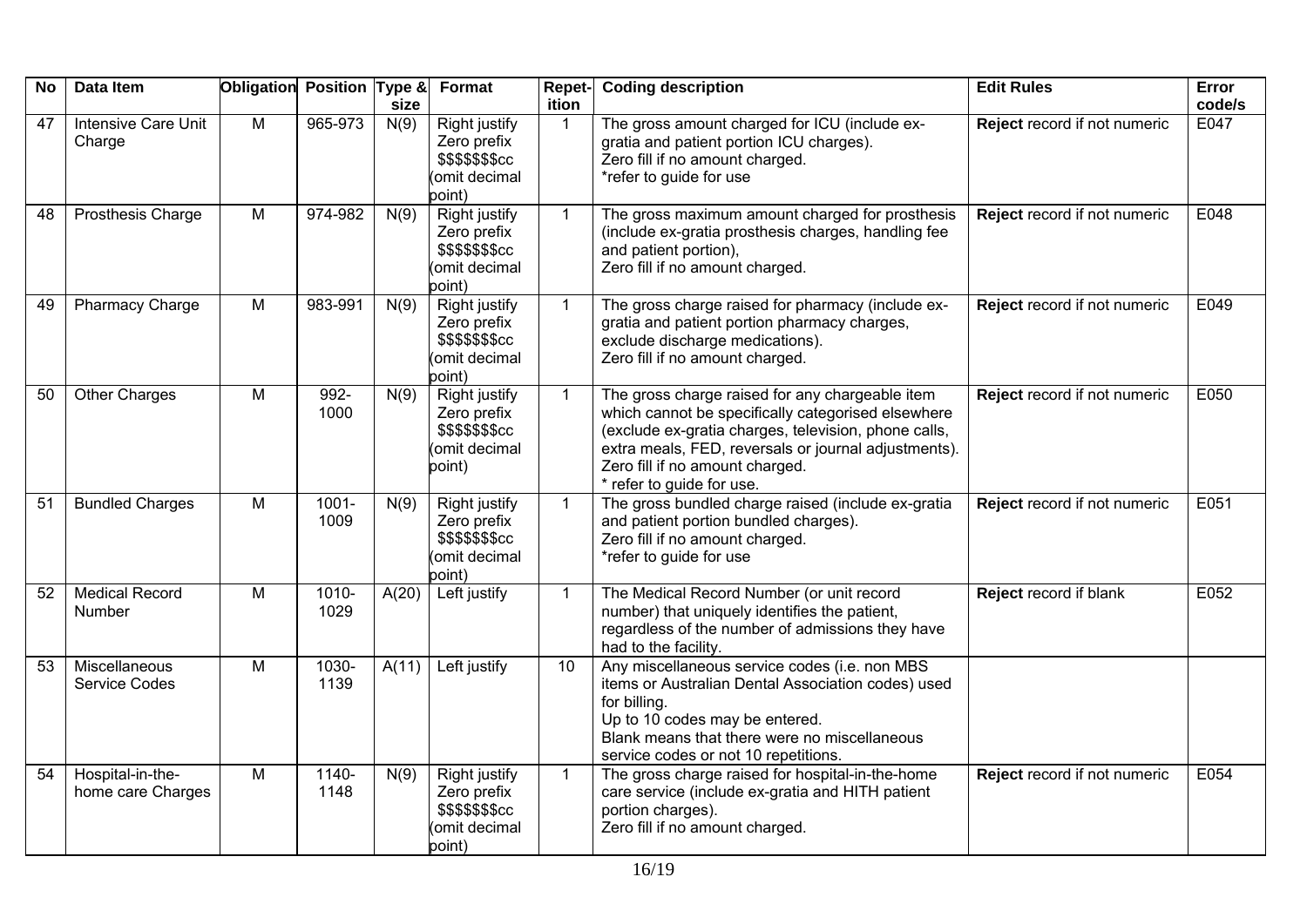| <b>No</b> | Data Item                                                     | Obligation Position Type & |                  | size | Format                                                                             | Repet-<br>ition | <b>Coding description</b>                                                                                                                                                           | <b>Edit Rules</b>                                                                                                                                           | Error<br>code/s  |
|-----------|---------------------------------------------------------------|----------------------------|------------------|------|------------------------------------------------------------------------------------|-----------------|-------------------------------------------------------------------------------------------------------------------------------------------------------------------------------------|-------------------------------------------------------------------------------------------------------------------------------------------------------------|------------------|
| 55        | <b>Special Care</b><br><b>Nursery Charges</b>                 | M                          | 1149-<br>1157    | N(9) | <b>Right justify</b><br>Zero prefix<br>\$\$\$\$\$\$\$cc<br>(omit decimal<br>point) |                 | The gross charges raised for SCN (include ex-gratia<br>and patient portion SCN charges, exclude NICU<br>charges).<br>Zero fill if no amount charged.<br>*refer to guide for use     | Reject record if not numeric                                                                                                                                | E055             |
| 56        | <b>Coronary Care Unit</b><br>Charges                          | $\overline{M}$             | 1158-<br>1166    | N(9) | Right justify<br>Zero prefix<br>\$\$\$\$\$\$\$cc<br>(omit decimal<br>point)        | $\mathbf{1}$    | The gross charge raised for CCU (include ex-gratia<br>and patient portion CCU charges).<br>Zero fill if no amount charged.<br>*refer to guide for use                               | Reject record if not numeric                                                                                                                                | E056             |
| 57        | <b>Special Care</b><br>Nursery hours                          | $\circ$                    | 1167-<br>1170    | N(4) | <b>Right justify</b><br>Zero prefix                                                | $\mathbf{1}$    | The number of hours the patient spent in a SCN.<br>Zero fill if not applicable.<br>*refer to guide for use                                                                          | If present, identify record if<br>not numeric                                                                                                               | W057             |
| 58        | Coronary Care Unit<br>hours                                   | $\circ$                    | $1171 -$<br>1174 | N(4) | Right justify<br>Zero prefix                                                       | $\mathbf{1}$    | The number of hours the patient spent in a CCU.<br>Zero fill if not applicable.<br>*refer to guide for use                                                                          | If present, identify record if<br>not numeric                                                                                                               | W058             |
| 59        | <b>Special Care</b><br>Nursery days                           | M                          | $1175 -$<br>1177 | N(3) | <b>Right justify</b><br>Zero prefix                                                | $\mathbf{1}$    | The number of days the patient spent in a SCN.<br>Zero fill if not applicable.<br>*refer to guide for use                                                                           | Reject record if not numeric.<br>Reject record if not zero for<br>day facilities (public or<br>private)                                                     | E059.0<br>E059.1 |
| 60        | Coronary Care Unit<br>days                                    | M                          | 1178-<br>1180    | N(3) | Right justify<br>Zero prefix                                                       | $\mathbf{1}$    | The number of days the patient spent in a CCU.<br>Zero fill if not applicable.<br>*refer to guide for use                                                                           | Reject record if not numeric.<br>Reject record if not zero for<br>day facilities (public or<br>private)                                                     | E060.0<br>E060.1 |
| 61        | Number of<br>Qualified Days for<br>Newborns<br>METeOR: 270033 | M                          | 1181-<br>1184    | N(4) | <b>Right justify</b><br>Zero prefix                                                | $\mathbf{1}$    | The number of qualified newborn days occurring<br>within a newborn episode of care.<br>Zero fill if not applicable.<br>*refer to guide for use                                      | Reject record if not numeric.<br>Identify record if >0000 and<br>(care type not newborn care)                                                               | E061<br>W061     |
| 62        | Hospital-in-the-<br>home care<br>Commencement<br>Date         | M                          | $1185 -$<br>1192 | A(8) | <b>DDMMYYYY</b>                                                                    | $\mathbf{1}$    | Date on which an admitted patient commences an<br>episode of hospital-in-the-home care services.<br>Conditional item if HITH charge (item 54) > 0<br>Blank fill if not applicable.  | Reject record if item 54 is<br>populated and item is blank<br>or not in format DDMMYYYY.<br>Reject record if<br>commencement date > HITH<br>completed date. | E062.0<br>E062.1 |
| 63        | Hospital-in-the-<br>home care<br><b>Completed Date</b>        | M                          | 1193-<br>1200    | A(8) | <b>DDMMYYYY</b>                                                                    | $\mathbf{1}$    | Date on which an admitted patient completes an<br>episode of hospital-in-the-home care services.<br>Conditional item if HITH charge (item 54) > 0.<br>Blank fill if not applicable. | Reject record if item 54 is<br>populated and item is blank<br>or not in format DDMMYYYY.<br>Reject record if completed<br>date < HITH commencement<br>date. | E063.0<br>E063.1 |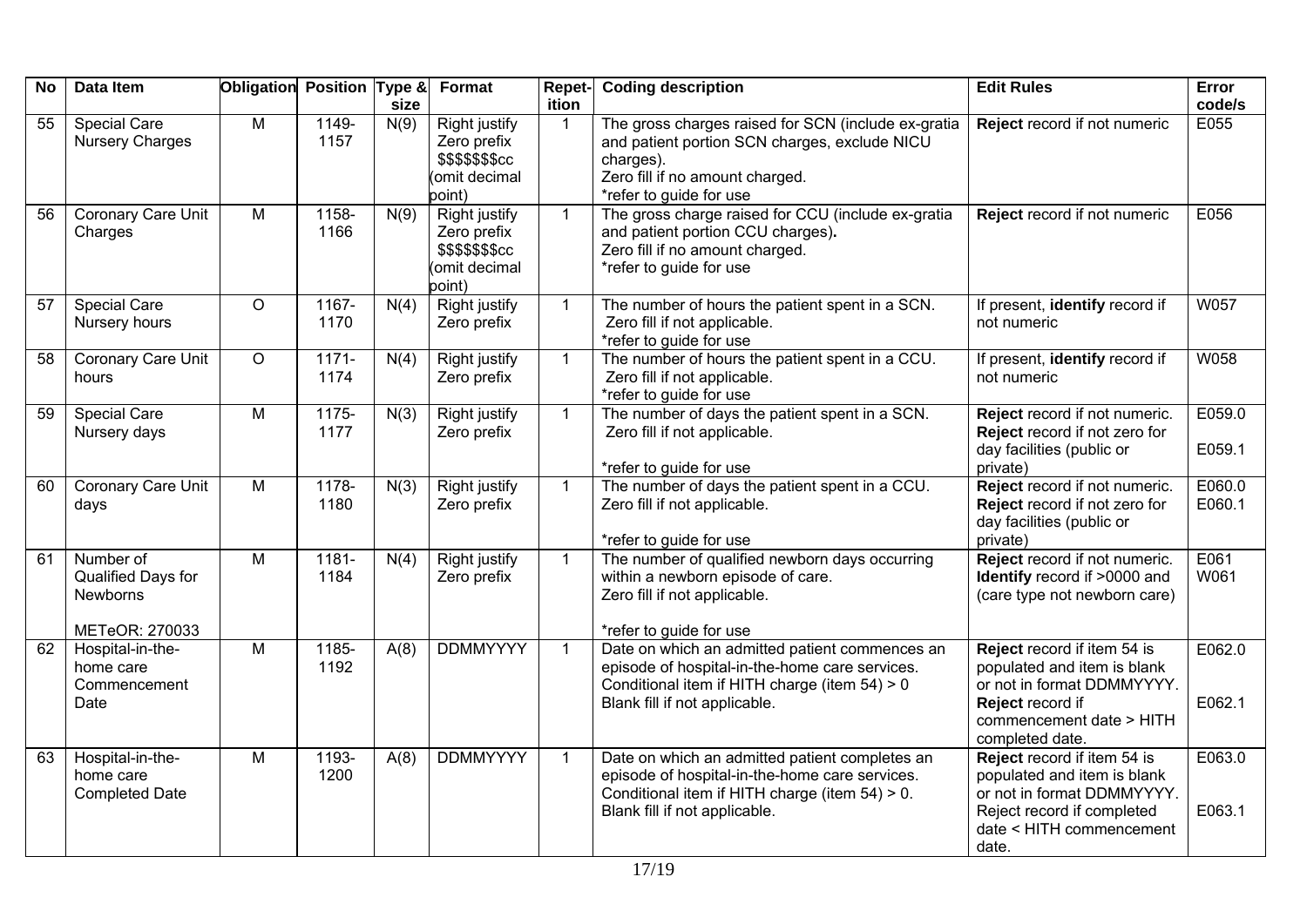| No | Data Item                                                | Obligation Position Type & |               | size | <b>Format</b>                       | <b>Repet-</b><br>ition | <b>Coding description</b>                                                                                                                                                                                                            | <b>Edit Rules</b>                                                                                             | Error<br>code/s |
|----|----------------------------------------------------------|----------------------------|---------------|------|-------------------------------------|------------------------|--------------------------------------------------------------------------------------------------------------------------------------------------------------------------------------------------------------------------------------|---------------------------------------------------------------------------------------------------------------|-----------------|
| 64 | Number of<br>Hospital-in-the-<br>home care visit<br>days | М                          | 1201-<br>1204 | N(4) | <b>Right justify</b><br>Zero prefix |                        | The total number of days during a HiTH care<br>episode that the patient was actually<br>visited/received a service.<br>Conditional item if HITH charge (item $54$ ) > 0.<br>Zero fill if not applicable.<br>* refer to guide for use | <b>Reject record if not numeric</b><br>or if > number of HITH care<br>days (item 35)                          | E064            |
| 65 | <b>Palliative Care</b><br>Days                           | м                          | 1205-<br>1208 | N(4) | <b>Right justify</b><br>Zero prefix |                        | The number of days a patient received palliative<br>care during an episode.<br>Where the entire episode is Palliative, provide the<br>total length of stay in days.<br>Zero fill if not applicable.<br>*refer to guide for use       | Reject record if not numeric.<br><b>Identify</b> record if 0 and<br>palliative care status (item<br>$25) = 1$ | E065<br>W065    |

Total record length 1208